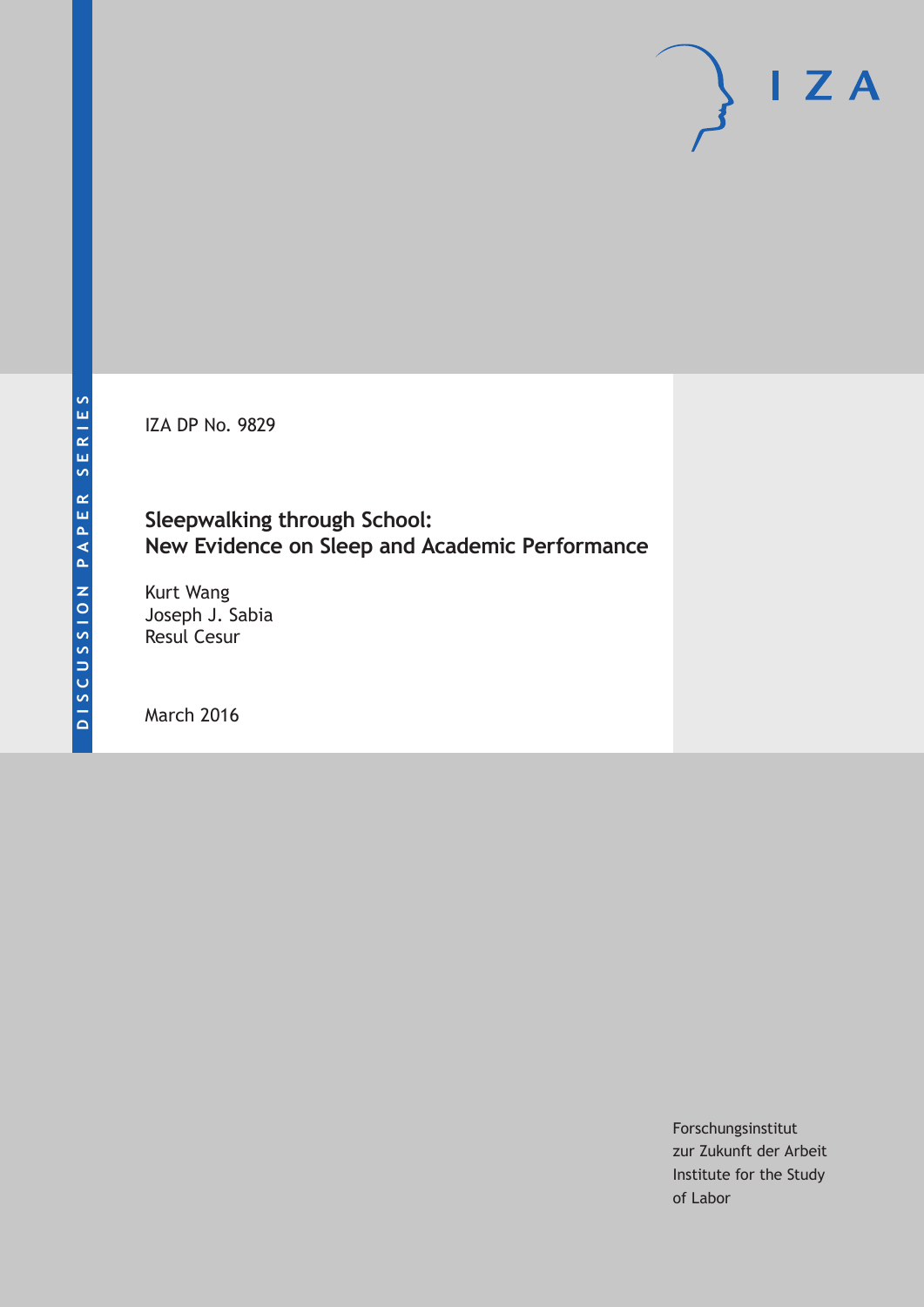# **Sleepwalking through School: New Evidence on Sleep and Academic Performance**

### **Kurt Wang**

*San Diego State University* 

### **Joseph J. Sabia**

*University of New Hampshire, San Diego State University and IZA* 

### **Resul Cesur**

*University of Connecticut*

Discussion Paper No. 9829 March 2016

IZA

P.O. Box 7240 53072 Bonn Germany

Phone: +49-228-3894-0 Fax: +49-228-3894-180 E-mail: iza@iza.org

Any opinions expressed here are those of the author(s) and not those of IZA. Research published in this series may include views on policy, but the institute itself takes no institutional policy positions. The IZA research network is committed to the IZA Guiding Principles of Research Integrity.

The Institute for the Study of Labor (IZA) in Bonn is a local and virtual international research center and a place of communication between science, politics and business. IZA is an independent nonprofit organization supported by Deutsche Post Foundation. The center is associated with the University of Bonn and offers a stimulating research environment through its international network, workshops and conferences, data service, project support, research visits and doctoral program. IZA engages in (i) original and internationally competitive research in all fields of labor economics, (ii) development of policy concepts, and (iii) dissemination of research results and concepts to the interested public.

IZA Discussion Papers often represent preliminary work and are circulated to encourage discussion. Citation of such a paper should account for its provisional character. A revised version may be available directly from the author.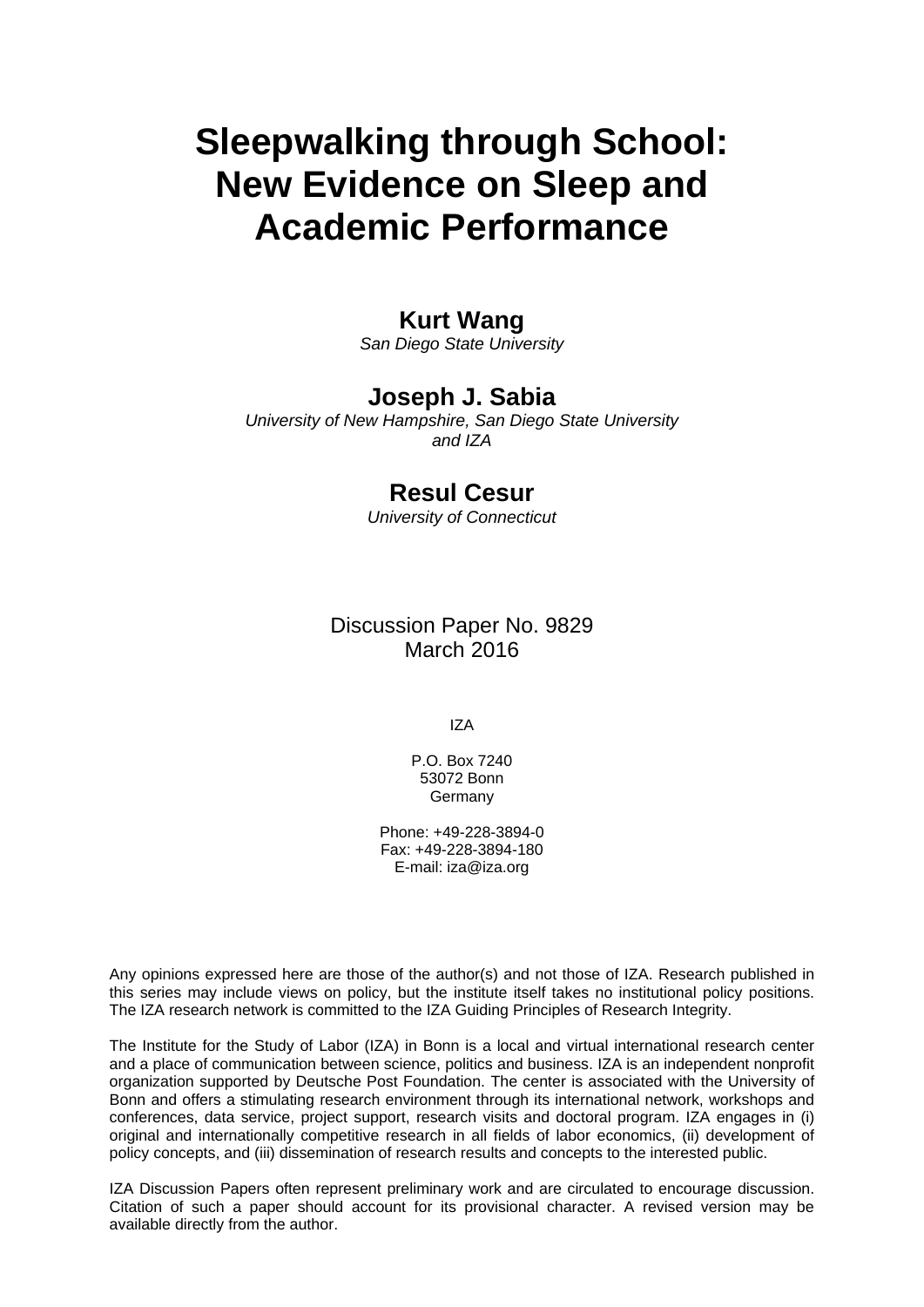IZA Discussion Paper No. 9829 March 2016

## **ABSTRACT**

### **Sleepwalking through School: New Evidence on Sleep and Academic Performance\***

Policymakers advocating for later school starting times argue that increased sleep duration may generate important schooling benefits. Using data from the National Longitudinal Study of Adolescent Health, this study examines the relationship between sleep duration and academic performance, while carefully controlling for difficult-to-measure characteristics at the family- and individual-levels. We find that increased sleep time is associated with improvements in classroom concentration as well as increased educational attainment. However, we also find evidence of diminishing returns to increased sleep. We estimate an "academic optimum" number of sleep hours of, on average, 8.5 hours per night. Turning to sleep quality, we find that the onset of insomnia-like symptoms is associated with diminished contemporaneous academic concentration, but little change in longer-run educational attainment.

JEL Classification: I12

Keywords: sleep, insomnia, schooling, human capital

Corresponding author:

 $\overline{a}$ 

Joseph J. Sabia Department of Economics San Diego State University 5500 Campanile Drive San Diego, CA 92182-4485 USA E-mail: jsabia@mail.sdsu.edu

<sup>\*</sup> This research uses data from Add Health, a program project designed by J. Richard Udry, Peter S. Bearman, and Kathleen Mullan Harris, and funded by a grant P01-HD31921 from the National Institute of Child Health and Human Development, with cooperative funding from 17 other agencies. Special acknowledgment is due Ronald R. Rindfuss and Barbara Entwisle for assistance in the original design. Persons interested in obtaining data files from Add Health should contact Add Health, Carolina Population Center, 123 W. Franklin Street, Chapel Hill, NC 27516-2524 (http://www.cpc.unc.edu/addhealth/contract.html).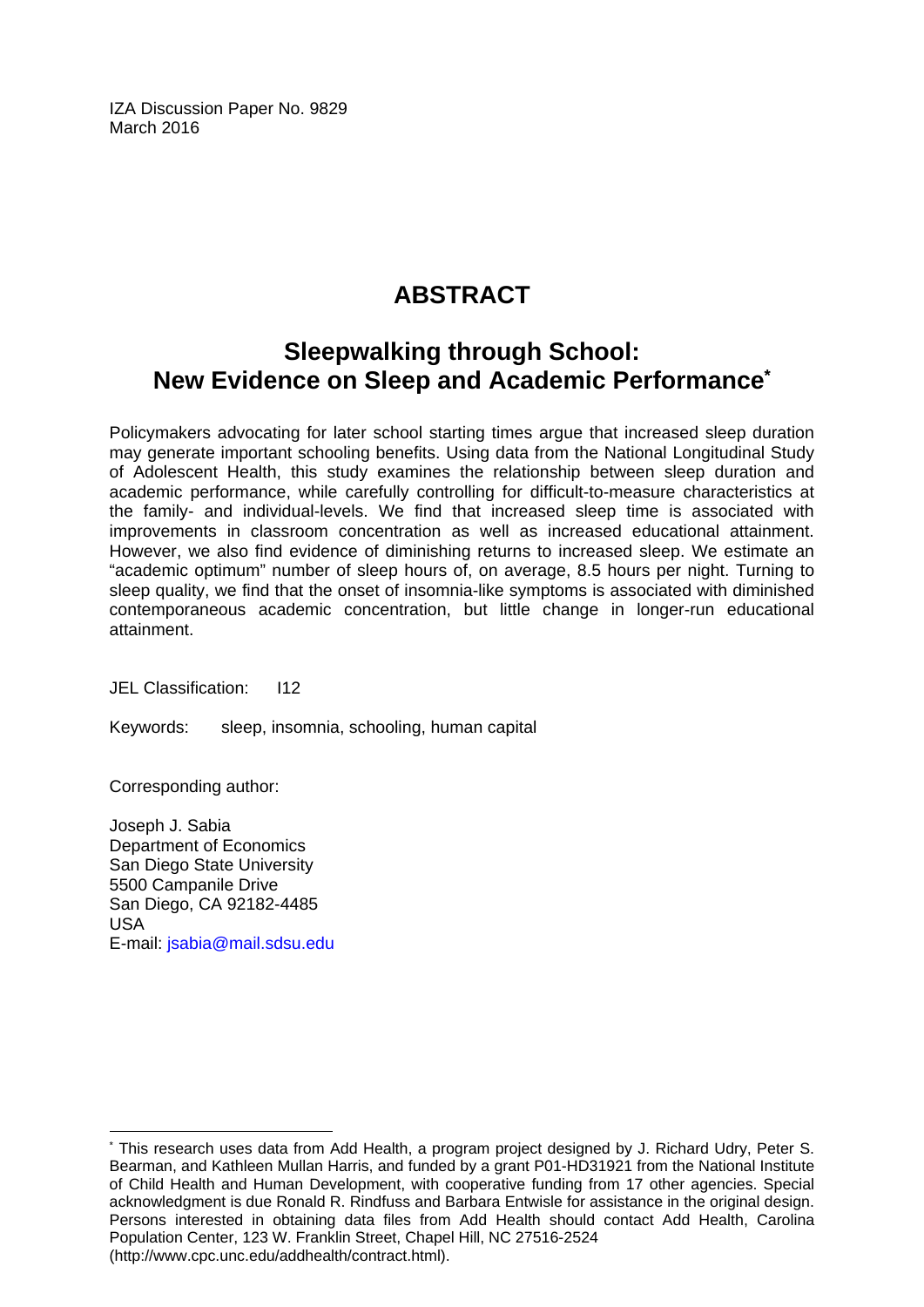*"Over time, sleep deprivation leads to serious consequences for academic achievement, social behavior, and the health and safety of our nation's youth. … We must encourage schools to push back their start times to at least 8:30 a.m. — a schedule more in tune with adolescents' biological sleep and wake patterns and more closely resembling the adult work day."* 

- Zoe Lofgren (D-CA 19th District), Member of the U.S. House of Representatives.

*"Early to bed, early to rise makes a man healthy, wealthy and wise,"* 

-Benjamin Franklin, Founding Father of the U.S.

#### **I. Introduction**

Policymakers advocating for later school starting times argue that such a policy will increase average sleep times for students, which will generate important schooling benefits. Increases in sleep duration among children and adolescents have, in fact, been linked to enhanced memory and improved concentration (Sadeh 2007; Dijk 2009), while sleep deprivation has been found to be associated with diminished cognitive functioning (Kopasz, et al. 2010; Dewald et al. 2010), increased psychological stress (Schraml et al., 2012), and reduced energy (St-Onge, 2013).

Opponents of later school starting times argue that while later school starting times may induce greater sleep, the effects of more sleep may not always improve educational performance. For instance, "excess sleep" has been linked to decreased memory function (Devore et al., 2014) as well as a wide set of health problems (Grandner and Drummond 2007), each of which may decrease academic performance. In addition to the potential adverse academic consequences of excess sleep, later school starting times often lead to later school ending times, which may diminish human capital acquisition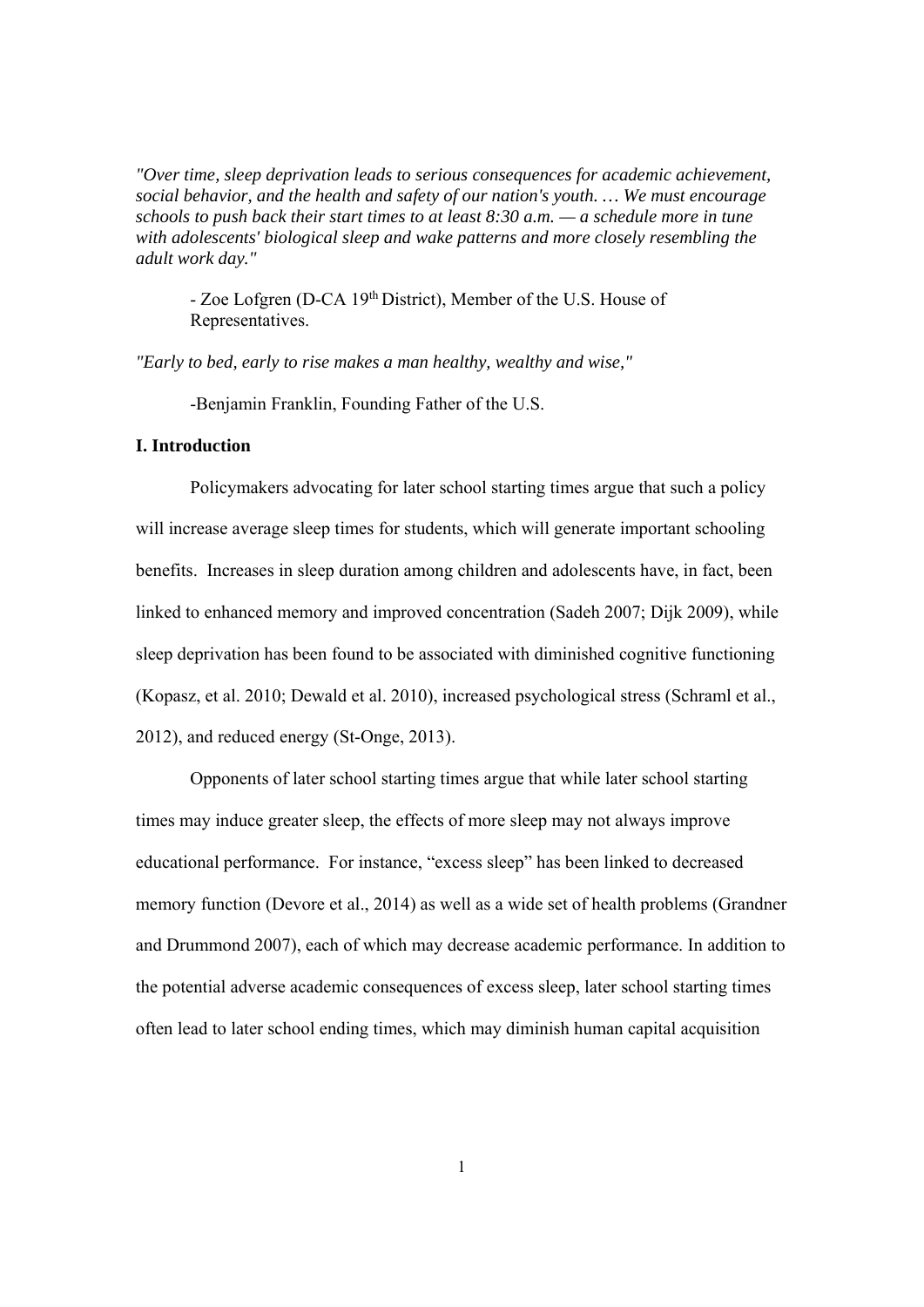(Hinrichs 2011) as well as impose additional costs on school districts and parents (Shapiro 2015). $<sup>1</sup>$ </sup>

This study explores the relationship between sleep and adolescent academic performance. Using data from the National Longitudinal Study of Adolescent Health and a fixed effects empirical strategy, we find that an increase in sleep hours is associated with modest improvements in the ability to concentrate in class and complete homework on time, as well as an increased probability of high school graduation and college attendance. We find that improved classroom concentration and increased likelihood of homework completion may be important channels through which youth sleep duration is positively related longer-run educational attainment. However, our finding of academic benefits of additional sleep is only true for those who sleep less than, on average, 8.5 hours per night. For longer sleepers, additional sleep time generates academic costs. Turning to sleep quality, we find that insomnia is associated with diminished contemporaneous academic concentration, but has little effect on longer-run human capital acquisition.

Together, our results suggest that longer sleep times induced by later school starting times may generate schooling benefits for those who sleep less than 8.5 hours per night. We conclude that the net academic benefits generated by later school starting times will depend upon the (i) initial distribution of sleep duration among the student population, and (ii) marginal students affected by later school starting time policies.

<sup>&</sup>lt;sup>1</sup> For instance, later school starting times generally requires ending school later in the day, which may reduce students' time spent on homework and in extracurricular activities, resulting in diminished educational performance (Hinrichs, 2011). Additionally, because later school starting times usually conflict with parents' work schedules and significantly increase the cost of busing, as school districts rely on a limited number of buses, some parents and school administrators prefer earlier school start times (Shapiro, 2015).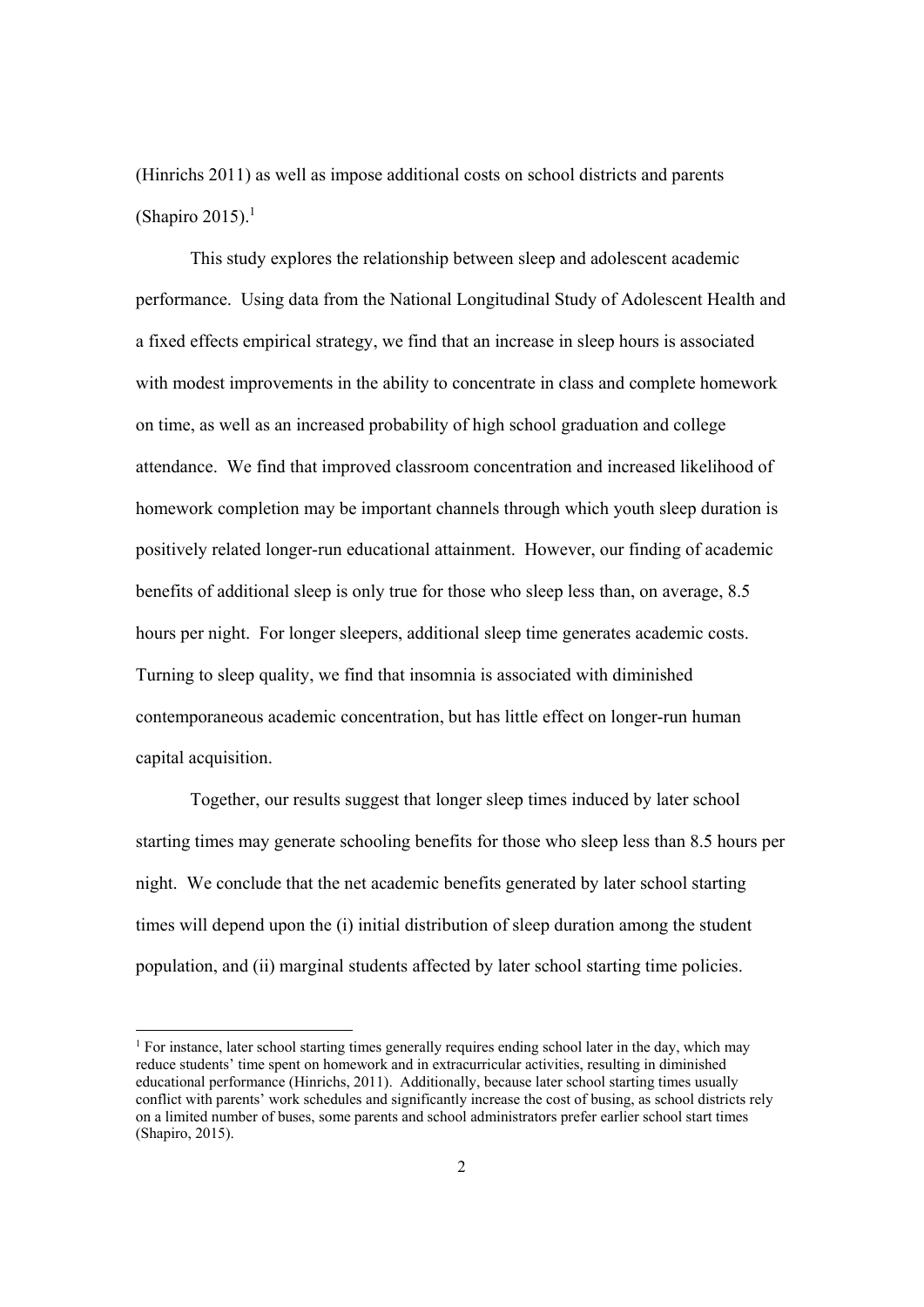#### **II. Background**

Economists have recently begun to explore the important role of child health in human capital development (Currie 2009). A growing number of studies have examined the academic effects of adolescent health, including diabetes (Fletcher and Richards 2012), obesity (Grossman and Kaestner 2008), migraine headache (Rees and Sabia 2011), depression (Fletcher 2010), and risky sex (Sabia and Rees 2012). However, relatively little work has been done on the schooling effects of sleep deprivation, a potentially important health-related ailment that has received substantial attention from educational policymakers (Wahlstrom 2002; Hinrichs 2011).

During adolescence, the circadian rhythm of an individual exhibits a significant phase shift (Carskadon et al., 1998), which increases teenagers' difficulty in falling asleep before midnight even if they routinely wake up early in the morning. Proponents of later school starting times argue that the scheduling of early morning classes leads to sleep deprivation-induced academic costs.

 Most of the studies exploring the relationship between sleep and adolescent academic achievement have been cross-sectional in nature. A number of studies, usually based on smaller convenience samples, have uncovered evidence that sleep problems are associated with lower grade point average (see Wolfson and Carskadon (2003) for a review). The most comprehensive study to date (Eide and Showalter 2012), uses data from the Child Development Supplement of the Panel Study of Income Dynamics, and finds that that children's standardized test scores are maximized at, on average, 7 to 7.5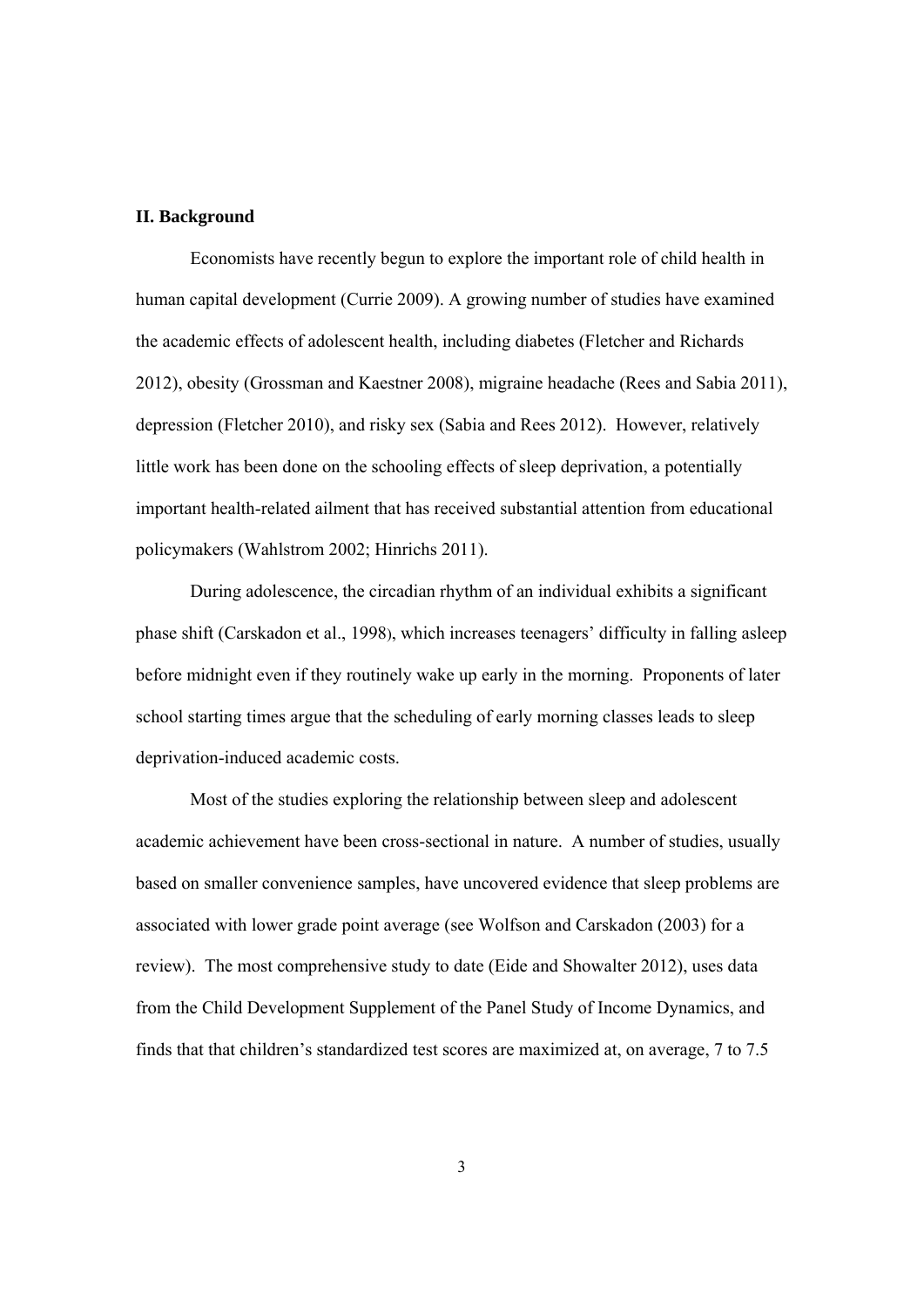hours of sleep per night. DeSimone and Schumacher (2013) find a similar result in a recent working paper using data drawn from the National Youth Risk Behavior Survey.<sup>2</sup>

As many of the above authors note, isolating the causal effect of sleep duration on educational performance is empirically challenging. Sleep problems have been linked to a number of health ailments, including Attention Deficit Hyperactivity Disorder, obesity, diabetes, allergies, and severe headache (Khan, 2004), many of which have been linked to diminished school performance (Suhrcke and de Paz Nieves, 2011). In addition, many difficult-to-measure environmental and personal triggers of sleep problems—such as noise pollution, lighting, and personality—are also correlated with school performance. Finally, reverse causality may exist wherein poor academic performance may cause changes in sleep patterns.

 To generate exogenous variation in sleep duration—as well as explore a policyrelevant sleep-related policy—a handful of studies have examined the effects of school starting times on academic achievement relying on both cross- and within-school variation in policies (Edwards, 2012; Hinrichs 2011; Wahlstrom 2002). However, (i) individuals' ability to change their schedules (and courses), and (ii) endogenous policy selection may lead to biased estimates of the effects of school starting times on academic performance.

 Carrell, Maghakian, and West (2011) provide arguably the best school starting time study by exploiting two plausibly exogenous policy changes at the US Air Force Academy (USAFA) that randomized freshmen to different class starting times, courses,

<sup>&</sup>lt;sup>2</sup> There is also evidence that both college class performance (Dills and Hernandez 2008) and adolescent IQ test scores (Goldstein et al. 2007) are better during the afternoon than morning hours, consistent with the hypothesis that tiredness adversely affects school performance.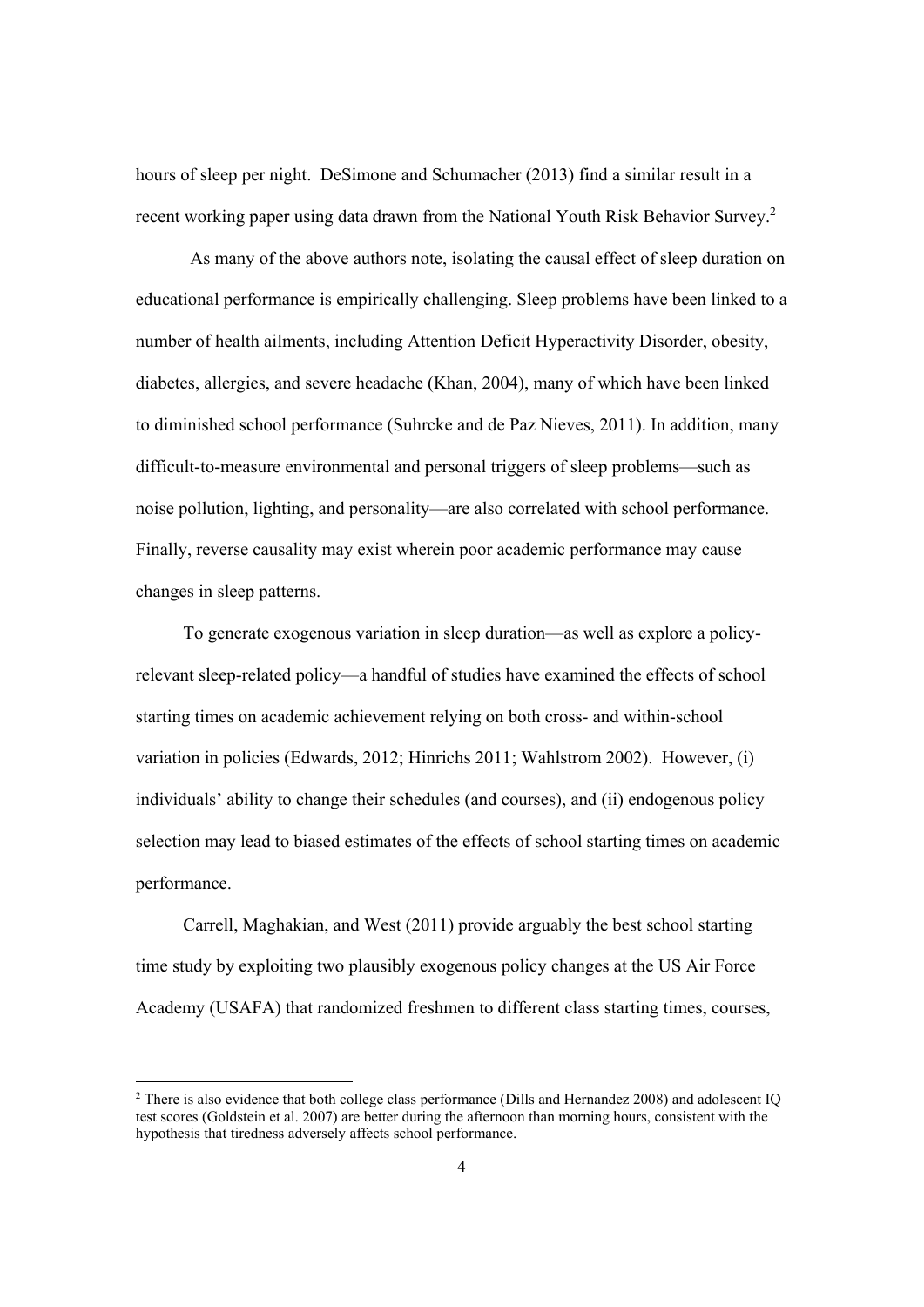and instructors.<sup>3</sup> Their results suggest that a 50-minute delay in school starting times improves math and science grades; the magnitude of the increase is comparable to a one standard deviation increase in teacher quality.

 While the USAFA study provides convincing evidence on the causal effects of plausibly exogenous shocks to sleep time, it is unclear that the effects of sleep deprivation on military populations would be similar to the effects on civilians.<sup>4</sup> Moreover, the USAFA study does not estimate the "first-stage" effect of school starting times on sleep duration nor does it explore the longer-run educational effects of adolescent sleep duration or sleep problems.

 Finally, it is possible that school starting times could affect academic achievement through pathways other than through sleep duration or sleep quality. For instance, students who start the school day earlier may be more likely to skip breakfast as well as be tardy or absent. In addition, time students allocate for homework completion, television watching, and playing sports may be impacted by school start times, all of which could impact school performance (Edwards 2012; Shapiro 2015). Because the school starting time studies mentioned above all use reduced form estimation strategies, it is unclear whether they have isolated the schooling effects of sleep duration.

 The current study contributes to the literature in several ways. Our study is the first to use nationally representative longitudinal data on civilians to estimate the effect of sleep duration on short-run academic performance and longer-run educational attainment.

<sup>&</sup>lt;sup>3</sup> The randomization was conditional on student performance on placement exams in mathematics, chemistry, and foreign language.

<sup>4</sup> For instance, the effects of sleep problems on schooling could be larger for cadets due to the physical, mental, and academic demands of a service academy (Brand et al. 2010). On the other hand, research also suggests that first-year cadets have a stronger social and academic support system than civilian undergraduates (Myers and Bechtel 2004), which may mitigate the adverse academic consequences of sleep problems for cadets.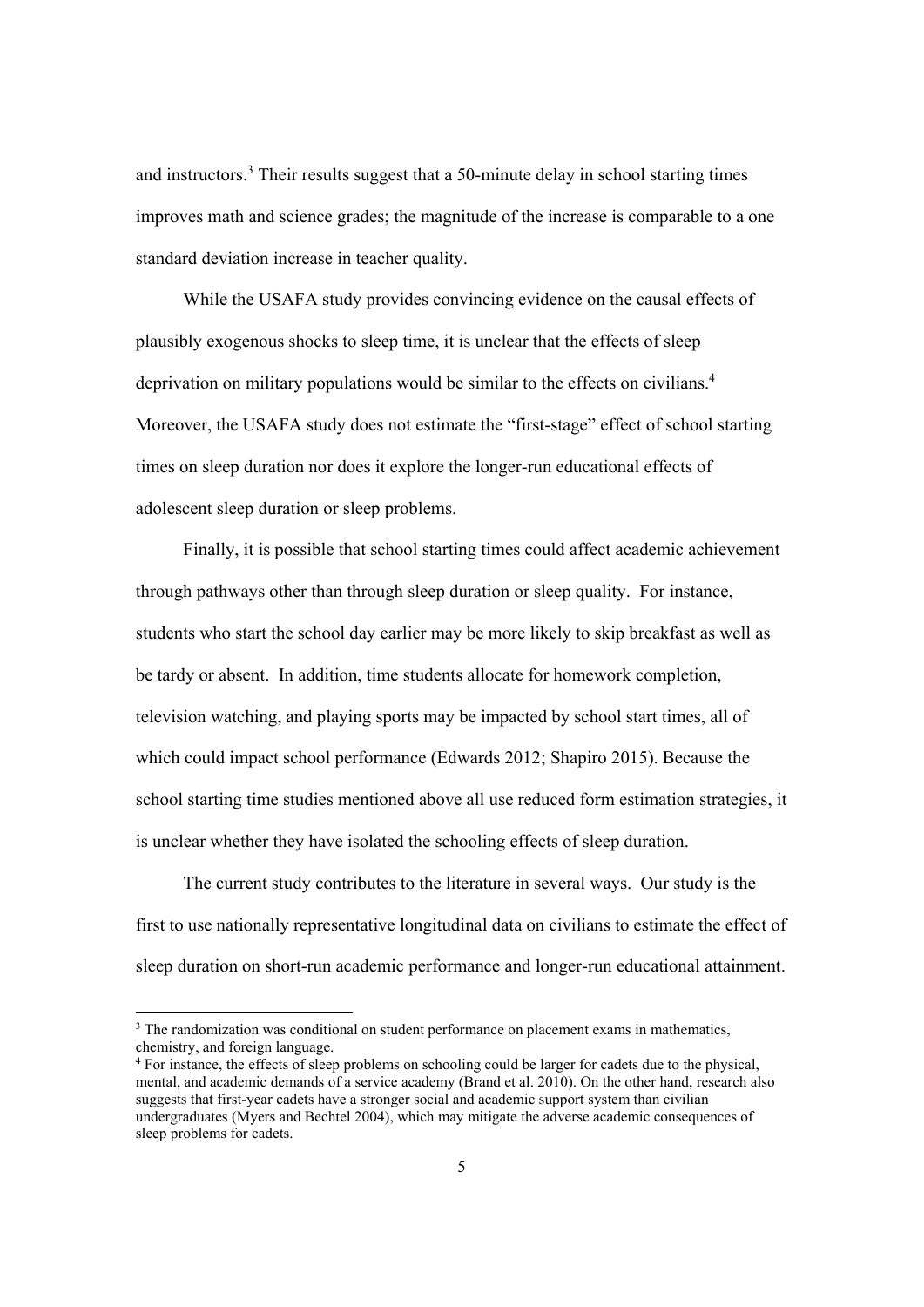While this study does not offer clean identification in the spirit of Carrell, Maghakian, and West (2011), our data do allow us to control for difficult-to-measure heterogeneity at the family or individual levels. In addition, this study is the first to empirically explore the effects of both sleep quantity (time spent typically sleeping) and sleep quality (difficulty falling or staying asleep). This will allow us to explore whether the quantity and quality of sleep accumulated have independent academic effects.

#### **III. Data and Methods**

*Data.* Our analysis uses data from the National Longitudinal Study of Adolescent Health (Add Health). The Add Health is a school-based survey that began during the 1994-1995 academic school year and is designed to be representative of students attending middle schools and high schools  $(7<sup>th</sup>$  through  $12<sup>th</sup>$  grades). Following the baseline in-home interview (Wave I), the first follow-up interview (Wave II) was conducted in the subsequent academic year (1996); the second follow-up survey (Wave III) was conducted in 2001, when respondents were ages 18 to 26; and the third follow-up survey (Wave IV) was conducted in 2008 when respondents were young adults ages 24 to 34. At baseline and in subsequent surveys, respondents were asked questions about their sleep patterns, general health, health behaviors, and educational performance. In addition to surveying the adolescents, Add Health interviewers also administered an in-home parental questionnaire survey, in which parents provided information on family background characteristics, such as household income, maternal marital status, parental education, and parental health.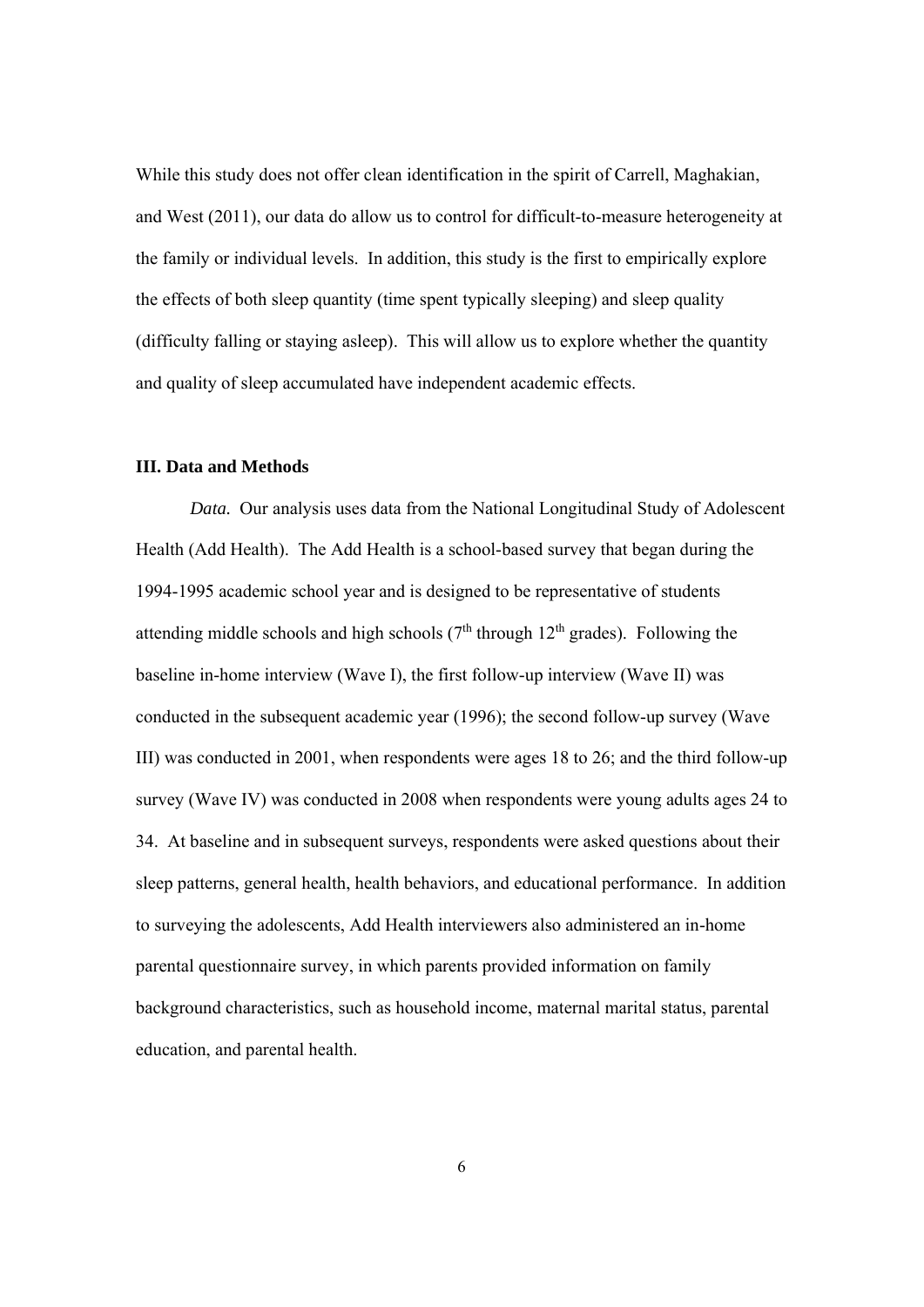Our full Wave I analysis sample consists of 20,267 participants who provide nonmissing information on sleep duration and contemporaneous academic performance. The corresponding sibling sample at Wave I is comprised of 3,667 respondents. Our longitudinal sample (using Waves I and II) is comprised of 27,794 person-wave observations (13,897 unique individuals) that provide non-missing information on sleep and academic performance. For our educational attainment, our sample consists of 15,543 individuals (one observation per person) who provide non-missing information on sleep at the baseline or first follow-up survey, and on educational attainment measured at the third follow-up survey (Wave IV). The associated siblings sample includes 3,150 individuals.

*Sleep Measures.* We measure adolescent sleep duration using information collected at the baseline and first follow-up surveys. In each survey, respondents are asked, "How many hours of sleep do you usually get?" The average number of hours of sleep (*Sleep Hours)* in the main sample is 7.72.

In addition to sleep quantity, we also are able to measure the respondent's sleep quality, measured by insomnia problems. Respondents to the Add Health at Waves I and II are asked, "How often do you have trouble falling or staying asleep?" Possible answers to this questionnaire item include "never," "just a few times," "about once a week," "almost every day," and "every day." *Insomnia* is coded as 1 if a respondent has trouble falling or staying asleep at least once a week and are coded equal to 0 if they have trouble falling or staying asleep "just a few times" or "never." In Panel A of Table 1, we show that 24 percent of our sample reported insomnia at Wave I, which is comparable to estimates obtained in other population-based studies.<sup>5</sup>

<sup>&</sup>lt;sup>5</sup> Our definition of *Insomnia* is consistent with the medical literature. For a comprehensive review of the definition of insomnia in medical literature see Roth (2007). In unreported specifications, we also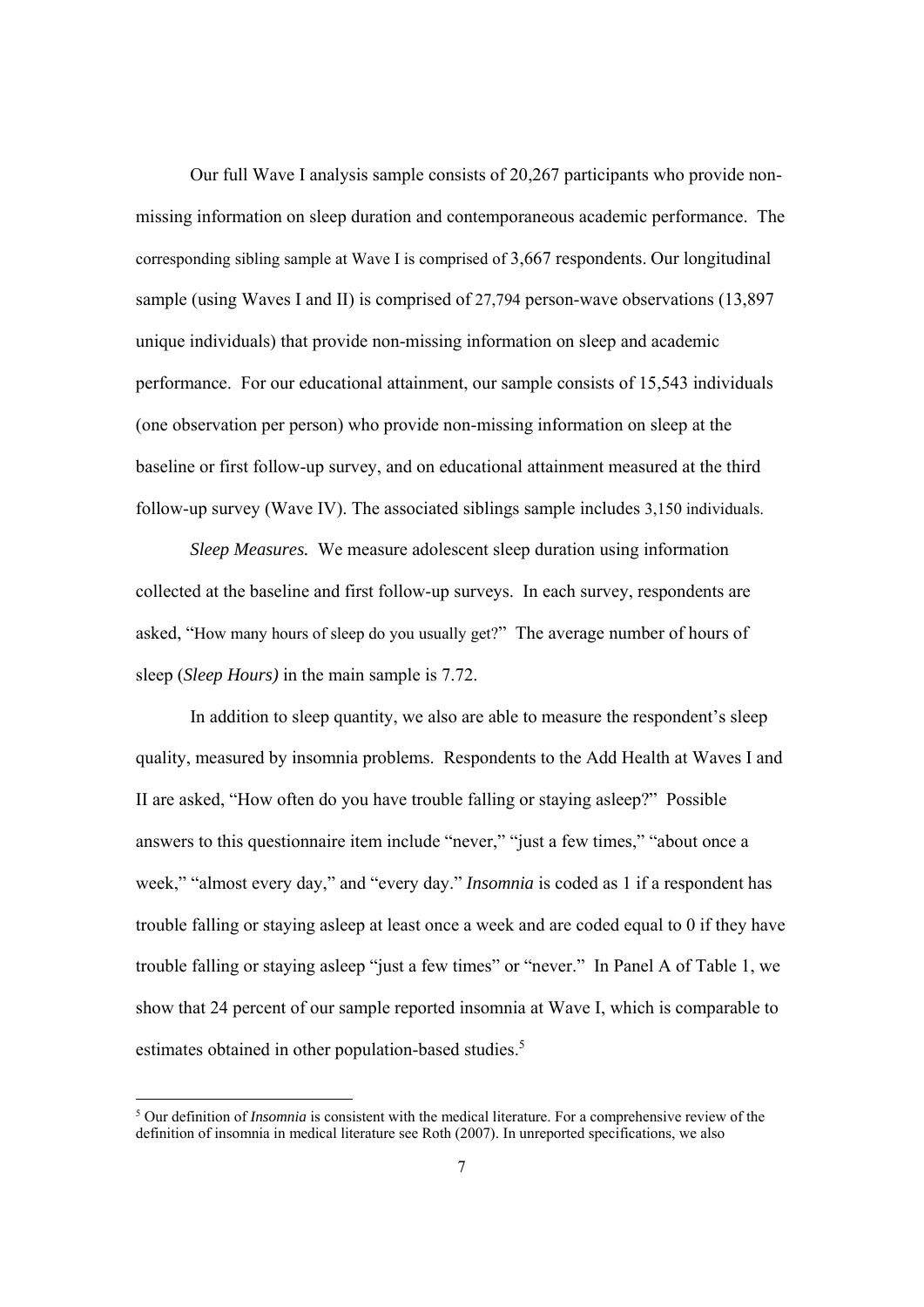*Contemporaneous Academic Performance Measures.* Our data include three measures of academic performance, measured at Waves I and II. First, respondents are asked: "How often did you have trouble paying attention in school?" Possible responses to this questionnaire item include "never," "just a few times," "about once a week," "almost every day," and "every day." From these answers, we generate the dichotomous variable *Pay Attention.* Following Rees and Sabia (2011), *Pay Attention* is coded equal to 1 for respondents who reported trouble paying attention in school more "about once a week" or more and is coded equal to 0 for those who "never" reported difficulty paying attention in school or had difficulty "just a few times." As displayed in Panel A of Table 1, 30 percent of individuals reported difficulty paying attention in class at least once per week at Wave I.

 Second, respondents are asked, "How often did you have trouble completing your homework?" Analogous to the above and consistent with Rees and Sabia (2011), we set the dichotomous variable *Homework* equal to 1 if the respondent reports difficulty completing homework at least once per week and 0 otherwise. At Wave I, 31 percent of respondents reported difficulty completing homework at least once per week.

 Our final measure of academic performance is the respondent's grade point average *GPA.* Respondents are asked, "What is your grade in [Math / English / History / Social Studies / Science] during the last grading period?" Possible answers to this subject-specific questionnaire item included "A," "B," "C," or "D or F." Following Balsa et al. (2011) and Gordon et al. (2013), respondents who responded with A were coded as 4.0; those who responded with "B" were coded as 3.0; those who responded

<sup>&</sup>lt;u> 1989 - Andrea Santa Alemania, poeta esperanto-a político de la propia de la propia de la propia de la propia</u> experiment with allowing the full distribution of sleep problem frequency to affect education. These results, which are similar to the estimates presented here, are available upon request.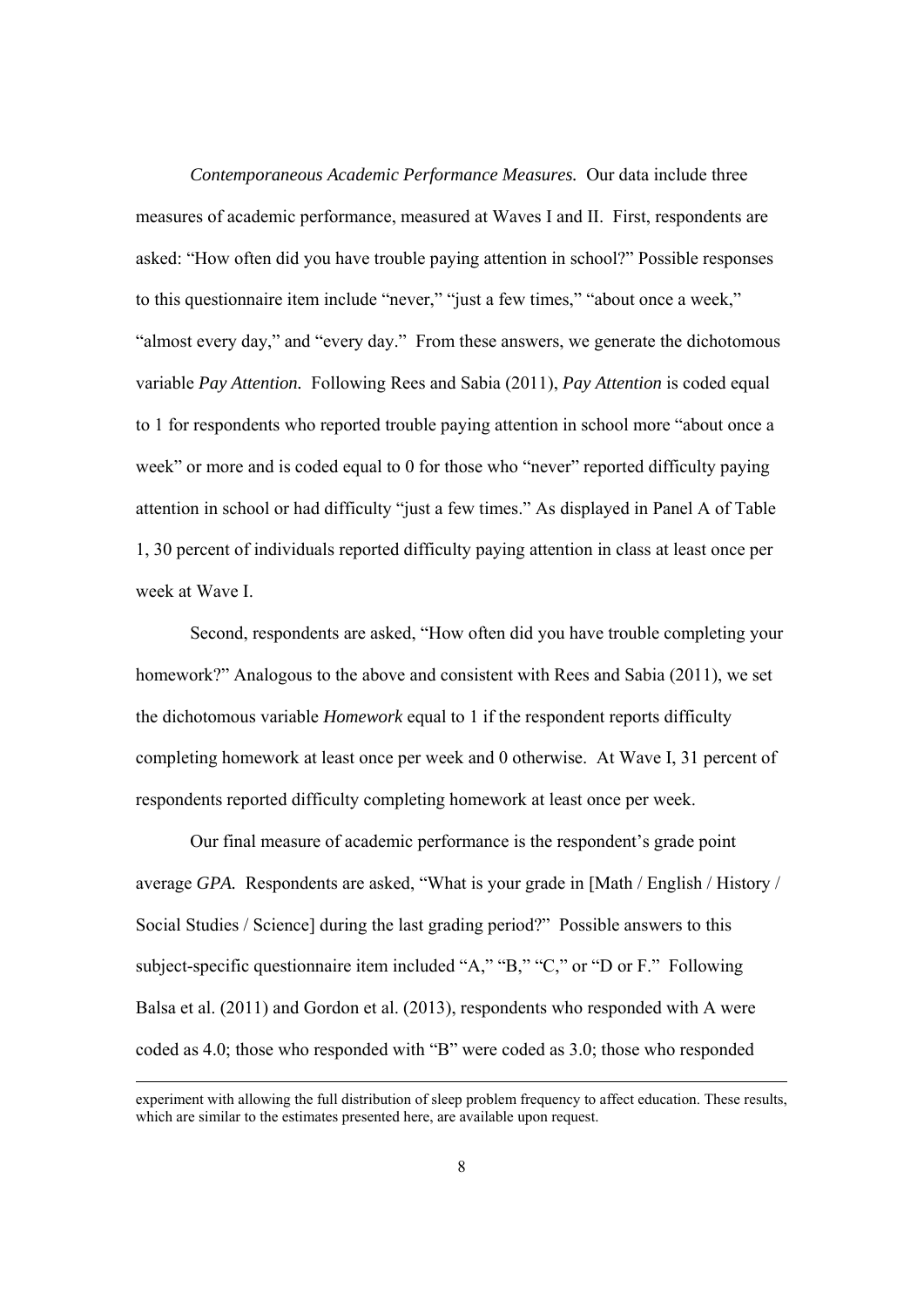with "C" were coded with 2.0; and those who responded with "D or F" were coded as 0.5. An overall GPA was calculated using the average of non-missing class-specific grades.<sup>6</sup> The average GPA at Wave I is 2.72.

We note that there are a number of important limitations of our short-run academic performance measures. *Pay Attention* and *Homework* are imperfect measures of classroom concentration and assignment completion. Additionally, *GPA* may capture student effort in addition to (or even opposed to) human capital acquisition. Moreover, due to differences across classes and schools in grading standards and course curricula, GPA may capture different things across students and schools, rendering comparisons across pupils imperfect. Therefore, caution must be exhibited in interpreting results using our GPA measure.

*Educational Attainment Measures.* We measure educational attainment at the third follow-up survey, when respondents were ages 24 to 34, using responses to the following questionnaire item, "What is the highest level of education that you have completed?" We construct two dichotomous measured of educational attainment using responses to this questionnaire item. If the respondent reports receiving a high school diploma, *High School Grad* is coded equal to 1; it is coded equal to 0 if the respondent reports dropping out of high school or obtaining a GED. If the respondent reports that he or she has attended college, *College Attend* is coded as 1; *College Attend* is coded as 0 if the respondent did not go to college. As shown in Panel B of Table 1, 85 percent of young adults reported receipt of a high school diploma and 66 percent reported college attendance.

<sup>6</sup> In our GPA regressions discussed below, we also include a set of controls for each combination of courses taken to account for differences in GPA that might arise via course selection.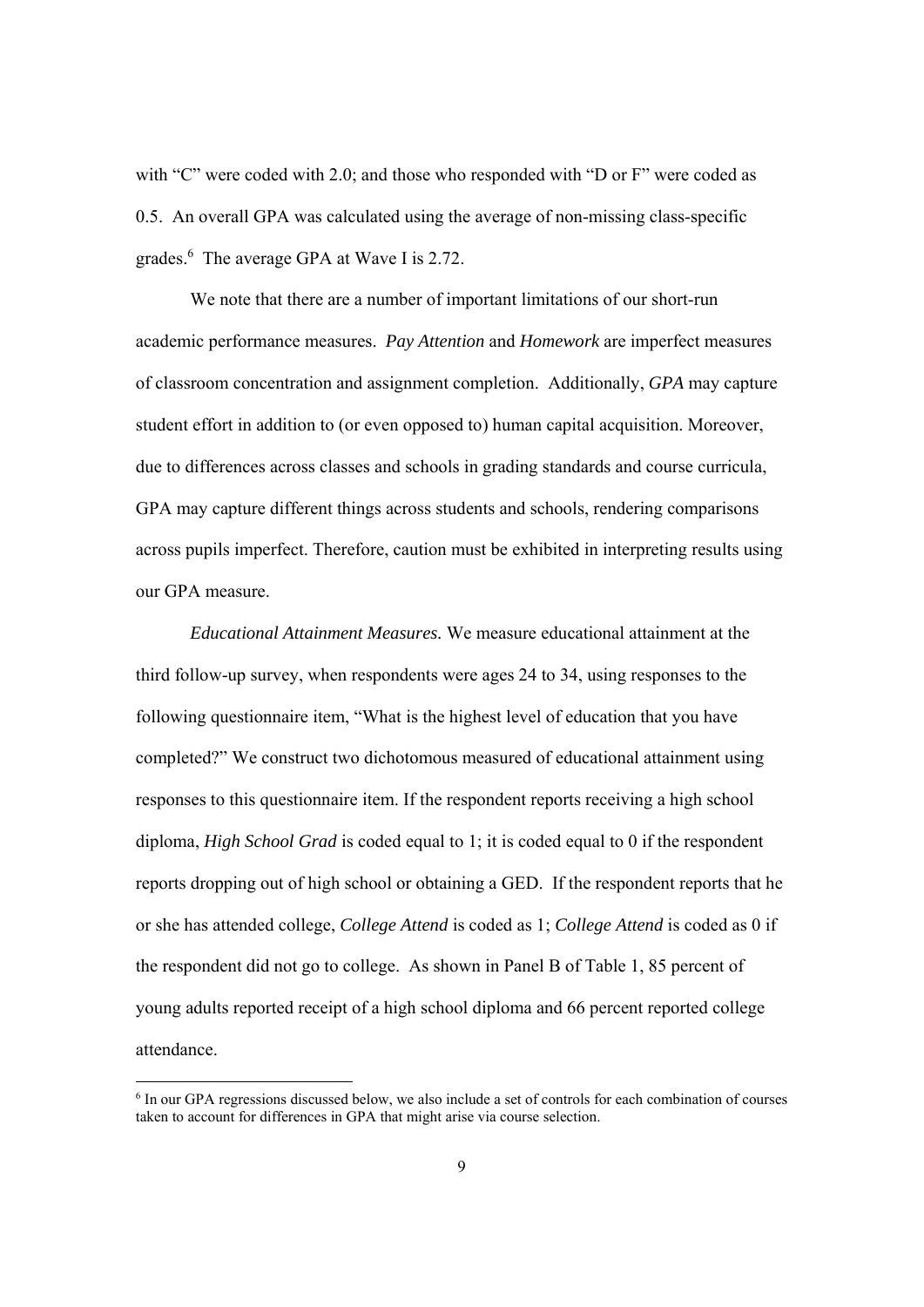*Methods.* We begin by descriptively benchmarking results from the Add Health Wave I dataset against the prior cross-sectional literature using the following specification:

$$
E_i = \alpha + \beta_1 (Sleep \, Hours)_i + \beta_2 (Sleep \, Hours^2)_i + \beta_3 X_i + \varepsilon_i \tag{1}
$$

where *Ei* is one of our six measures of academic achievement, *Sleep Hours* and its square are included to allow a nonlinear relationship between sleep duration and schooling (Eide and Showalter 2012), and  $X_i$  includes controls for age, race/ethnicity, parental income, parental educational attainment, parental marital status, urbanicity, and indicators for overweight and obese, diabetes, migraine headache, and allergies (or asthma).<sup>7</sup> The means of these controls are found in Appendix Table 1.

 To control for unmeasured heterogeneity at the family-level, we next restrict the sample to Wave I biological siblings and estimate a family fixed effects model:

$$
E_{ij} = \alpha + \beta_1 (Sleep \, Hours)_i + \beta_2 (Sleep \, Hours^2)_i + \beta_3 X_i + \theta_j + \varepsilon_{ij} \tag{2}
$$

where j indexes the family and  $\theta_i$  is a vector of family fixed effects. While this approach will eliminate bias in the estimate of  $\beta_1$  and  $\beta_2$  due to unobservables at the family-level such as family stressors related to both sleep duration and education, it also has a number of well-known limitations. The identifying variation comes from siblings in the sample

<sup>&</sup>lt;sup>7</sup> Note that these comorbidities are potentially endogenous covariates because they may be related both to sleep-related problems and to educational performance. Estimating our specifications with and without controlling for these comorbidities produced results, which are to nearly identical to the ones presented in the paper.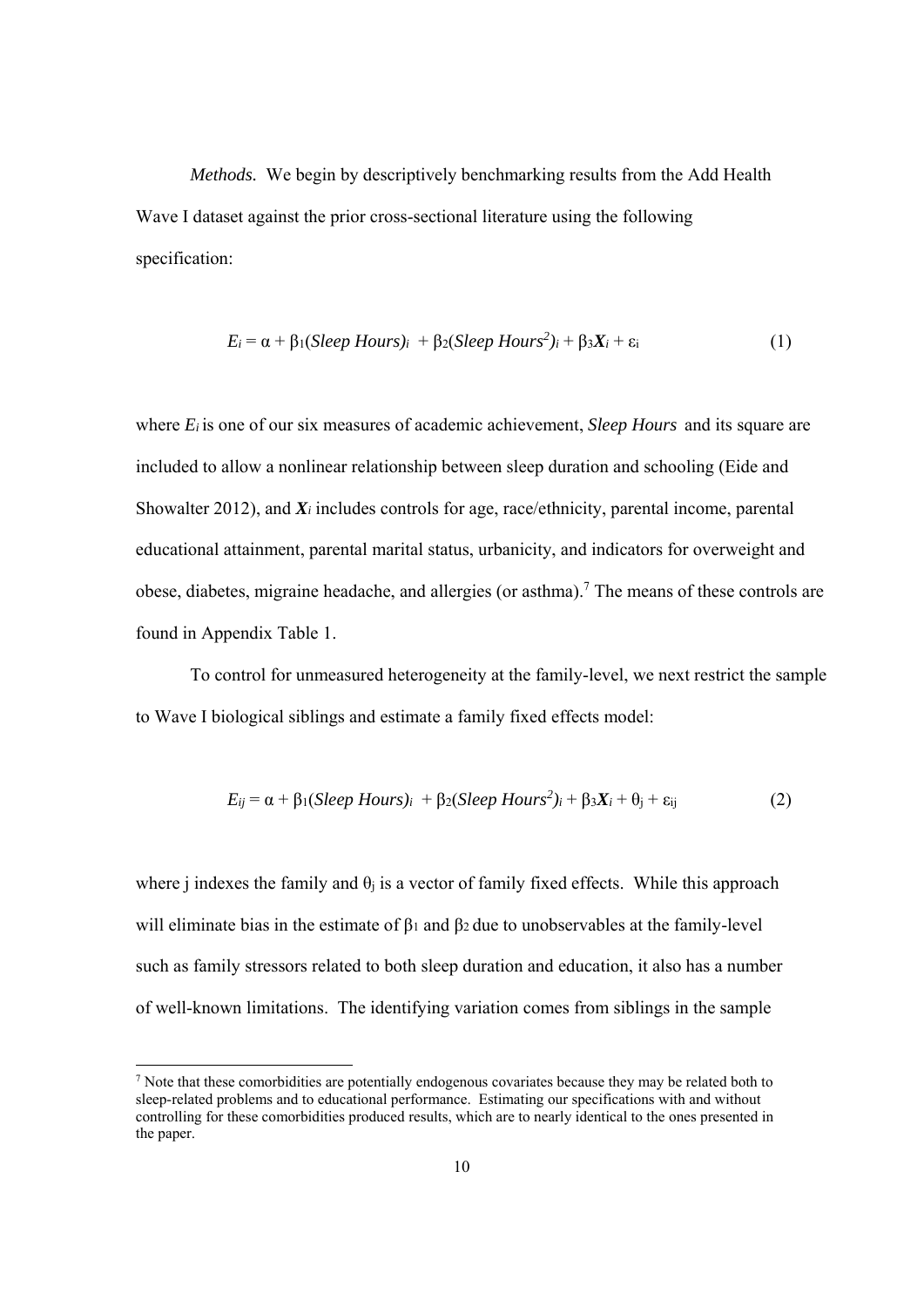with discordant hours of sleep reports. There are 1,296 sibling pairs with discordant reports of sleep hours per night and 590 sibling pairs with discordant reports of problems falling asleep. Although we a have relatively large number of discordant sibling pairs, the reduced identifying variation (relative to OLS models) may result in limited statistical power. Second, if there is measurement error in sleep, then the addition of fixed effects may exacerbate attenuation bias. It is also possible that the effects of sleep quantity for one sibling could spillover to the other. In addition, a family fixed effects approach will not eliminate any bias due to individual heterogeneity.

 Finally, for the short-run academic performance outcomes under study (*Pay Attention, Homework* and *GPA)*, we address the role of individual heterogeneity that is fixed over time by pooling data from Waves I and II and estimating:

$$
E_{it} = \alpha + \beta_1 (Sleep \ Hours)_i + \beta_2 (Sleep \ Hours^2)_i + \beta_3 X_{it} + \pi_i + \tau_t + \varepsilon_{it}
$$
 (3)

where  $\pi_i$  is a vector of time-invariant individual fixed effects and  $\tau_i$  is a vector of time effects common across individuals. Identification of  $\beta_1$  and  $\beta_2$  will come from individuals whose sleep duration changes between the baseline survey and Wave II. In our sample, 38 percent of respondents reported identical sleep quantity at Wave I and II, 35 percent reported shorter sleep duration at Wave I relative to Wave II; the remaining 27 percent reported an increase in sleep time between Waves I and II.

The approach outlined in equation (3) has the advantage of controlling for fixed personal characteristics such as personality, discount rates, or innate stress-tolerance. However, the addition of fixed effects as controls could exacerbate attenuation bias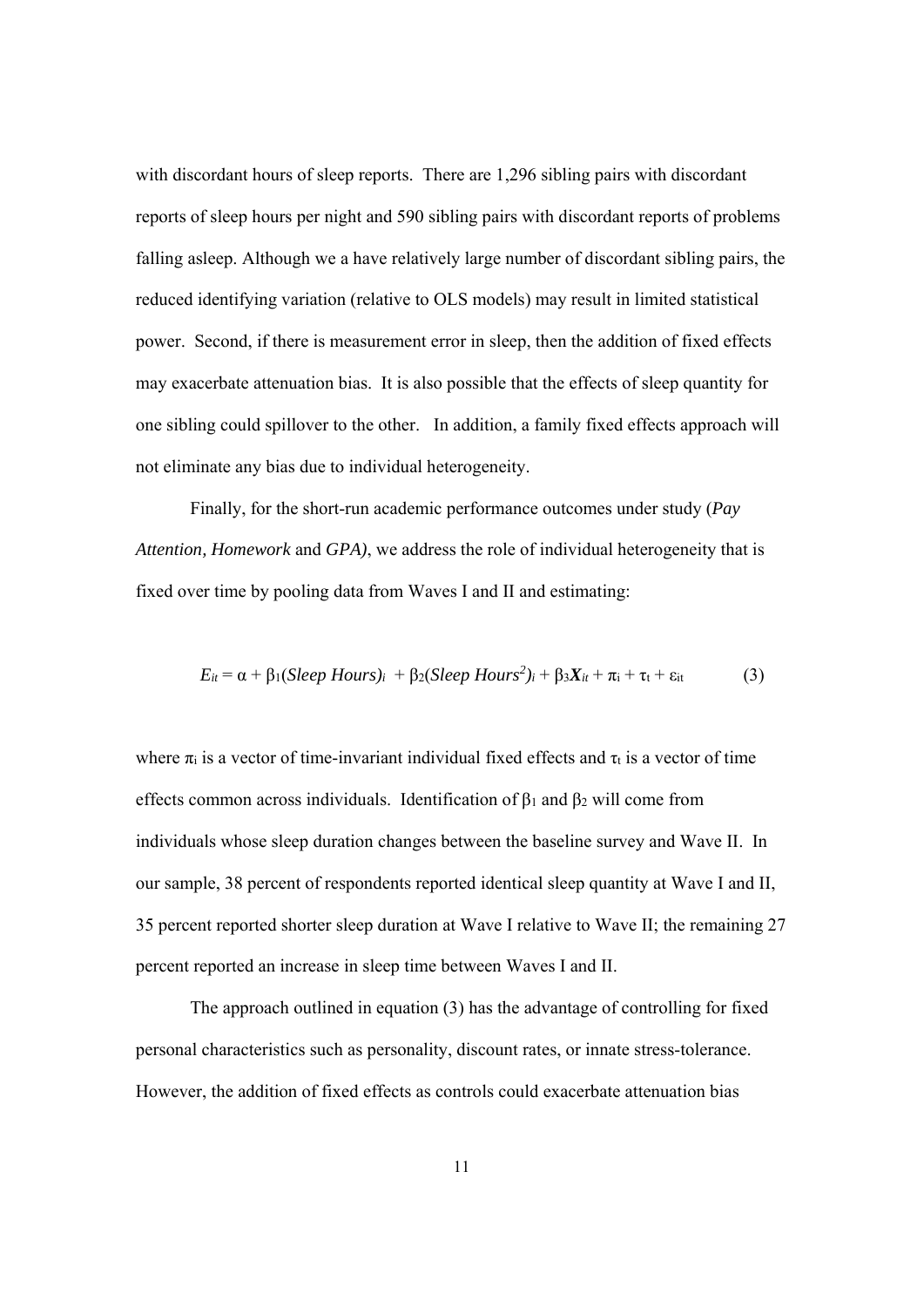caused by measurement error. The estimates of  $β_1$  and  $β_2$  could also be biased if there are time-varying unobservables correlated with sleep duration and schooling, such as the onset or diminishing of family disruptions, which might upwardly bias the favorable academic consequences of sleep hours. Reverse causality could also be a concern if, for example, the stress-related consequences of poor academic performance induces sleep problems. Respondents might also choose fewer hours of sleep when taking courses of less difficulty (which could understate the adverse consequences of reduced sleep hours).

Finally, we estimate equations (2) and (3) where we replace *Sleep Hours* with *Insomnia* or add *Insomnia* as an additional right-hand side variable. This will allow us to estimate the effect of sleep quality on schooling. In our tables below, we show estimated associations between *Sleep Hours* (or *Insomnia)* and academic performance. Estimated parameters on control variables are shown in Appendix Table 2.<sup>8</sup>

#### **IV. Results**

 

*Contemporaneous Academic Performance.* In Table 2, we show estimates of the relationship between sleep duration and contemporaneous academic performance. We show estimates of  $\beta_1$  and  $\beta_2$  from equation (1) for the full Wave I sample (column 1) and for the sample of biological siblings (column 2). $9$  OLS estimates on both Wave I samples show that sleep hours are negatively related to the probability of difficulty paying attention in class (Panel A) and completing homework (Panel B), and positively related to grade point average (Panel C), consistent with the prior literature. However, the

<sup>&</sup>lt;sup>8</sup> For the academic performance outcomes, we use pooled data from the baseline and first follow-up surveys and correct standard errors for clustering on the individual. For the educational attainment outcomes measured at the third follow-up survey, we use only one observation person in our analysis sample and cluster standard errors on the school to control for the Add Health survey design. <sup>9</sup> Standard errors in column (1) are corrected for clustering at the school level.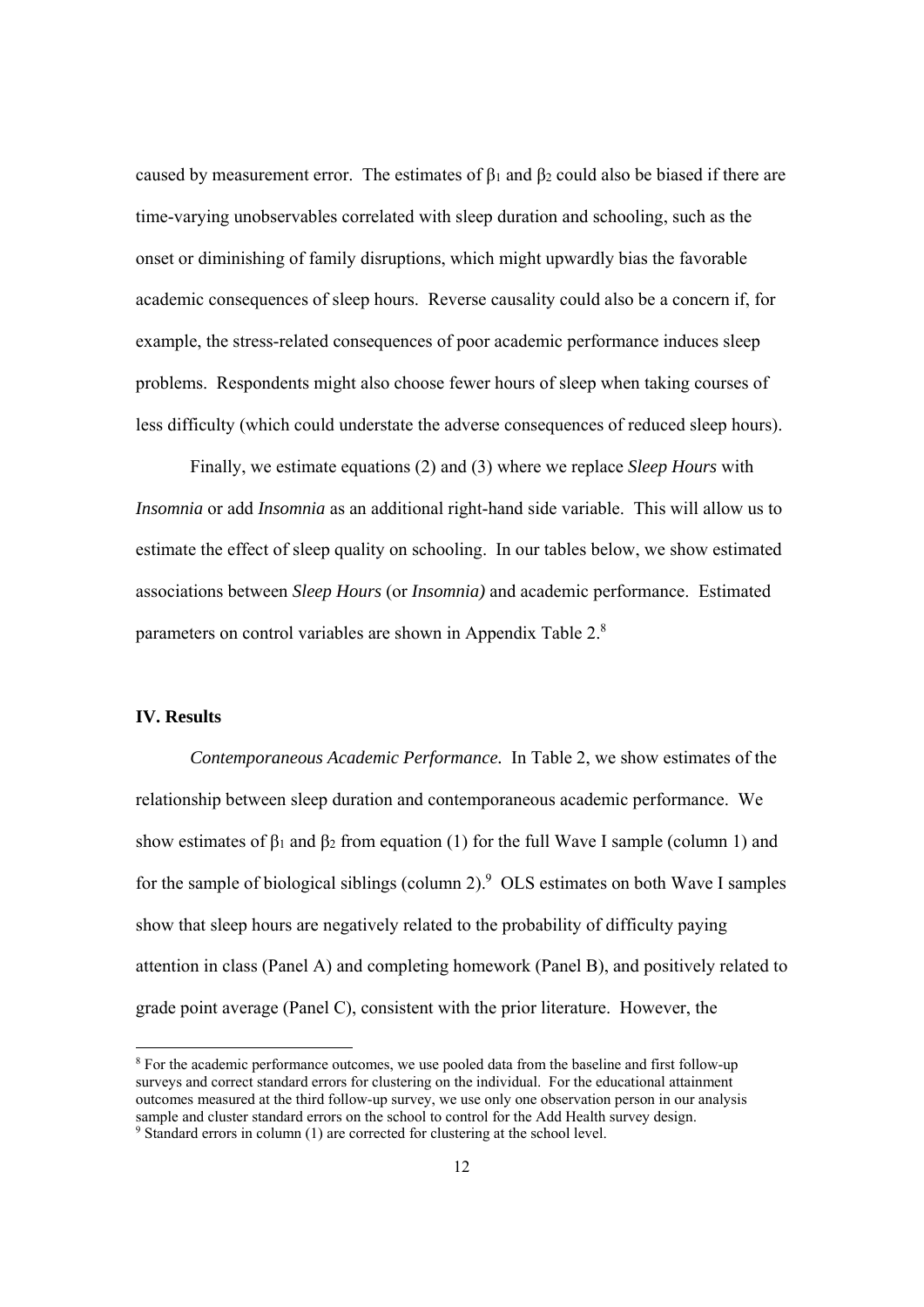beneficial academic effect of increased sleep hours diminishes as the number of sleep hours creases. Our estimates show that academic performance is maximized at 8.0 (for *GPA*) to 9.5 (for *Homework*) hours of sleep. Across our three outcomes, we estimate an average "academic optimal" of around 8.5 hours of sleep. At Wave I, 76 percent of the individuals reported sleeping less than 8.5 hours per night, suggesting that the majority could potentially academically benefit from additional sleep. Our estimate of the optimal hours of sleep is somewhat larger than that obtained by Eide and Showalter (2012), who examined a sample including younger individuals and using standardized test scores as the schooling outcome of interest.

In column  $(3)$ , we present estimates from equation  $(2)$  that control for family fixed effects. The magnitude of the academic benefits of additional sleep hours for homework completion falls by 12 percent, but is still statistically distinguishable from zero at conventional levels. For *Pay Attention* (Panel A) and GPA (Panel C), however, the estimated associations fall by 42 to 67 percent and are statistically indistinguishable from zero. This could suggest that family-level unobserved heterogeneity is an important source of bias; however, it may also be that limited identifying variation does not allow us to detect significant sleep effects.

Our preferred estimates from equation (3) are shown in column (5), with OLS estimates on the same sample shown in column (4) for comparison. Individual fixed effects estimates continue to show that sleep hours are negatively related to the probability of difficulty paying attention in class and difficulty completing homework, consistent with the hypothesis that there are concentration-related benefits to more sleep time. However, after approximately 9 hours of sleep, these academic benefits decline.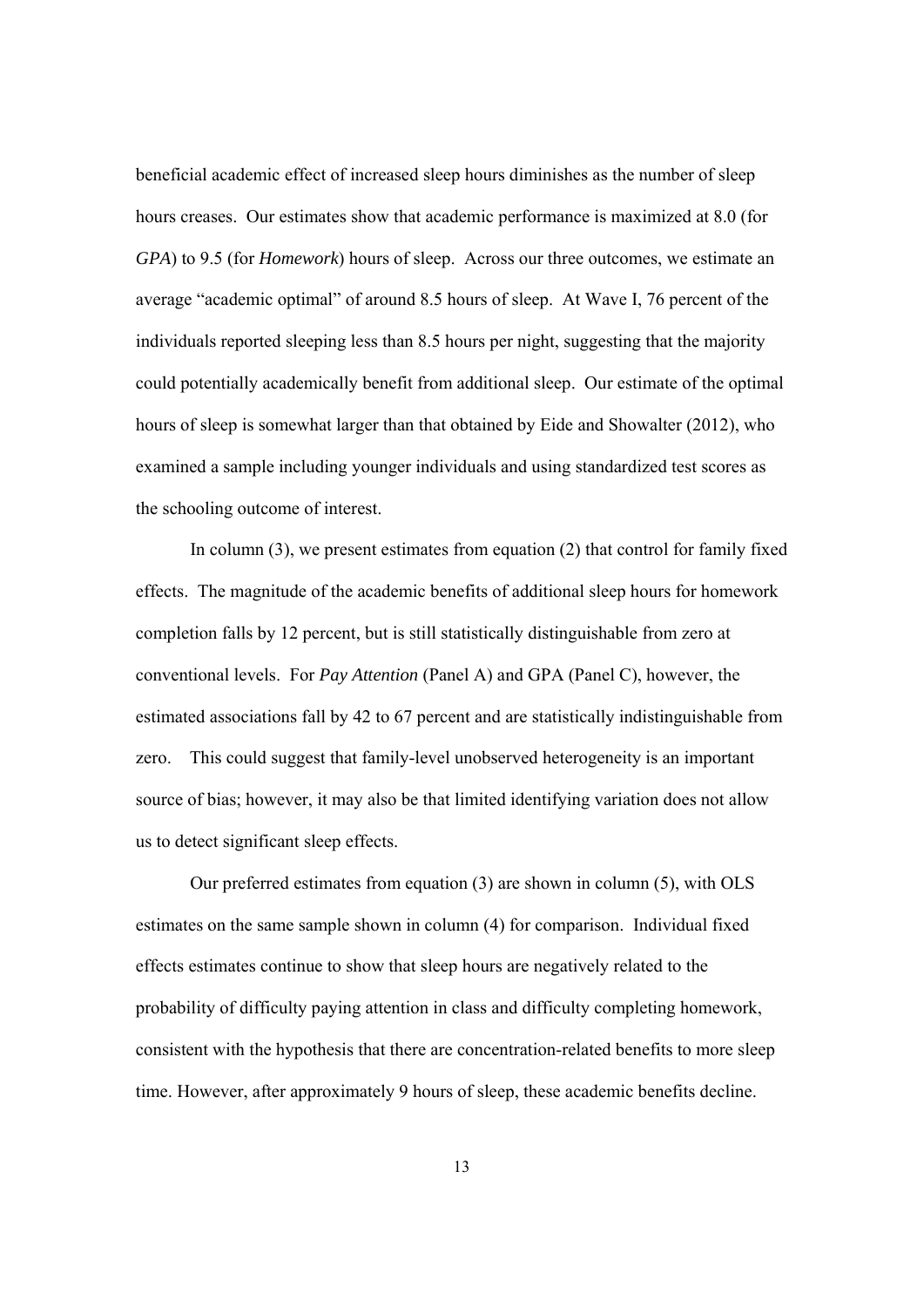Individual fixed effects estimates provide little evidence that the concentrationand homework-related benefits of increased sleep extend to GPA. These findings could suggest that difficult-to-measure heterogeneity at the individual-level led to upwardly biased estimates of sleep in cross-sectional models. However, it is also possible that the inclusion of individual fixed effects may have enhanced attenuation bias, or that reverse causality may be at work.

*Educational Attainment.* In Table 3, we examine the relationship between sleep hours and educational attainment, measured by high school graduation (Panel A) and college attendance (Panel B). Of course, because our measure of attainment is cumulative in nature, we can only control for fixed effects at the family-level. Our findings in Table 3 provide some support for the hypothesis that adolescent sleep duration is positively related to educational attainment. Controlling for family fixed effects (column 3), we find that the number of sleep hours that maximizes the probability of high school completion is 8.6 and the number of hours that maximizes college attendance is 7.4. These new findings provide support for the hypothesis that later school starting times that increase sleep (for those sleeping, on average, less than about 8 hours of sleep) may generate longer-run human capital benefits for adolescents. More than half of all students in this sample reported typical sleep hours that are fewer than this implied academic optimal.

*Sleep Quality.* One of the unique advantages of the Add Health data is that they allow us to independently explore the effects of sleep quantity and sleep quality on academic performance. While trouble falling and staying asleep, commonly called insomnia (Roth 2007), may shorten sleep duration, insomnia may also displace the timing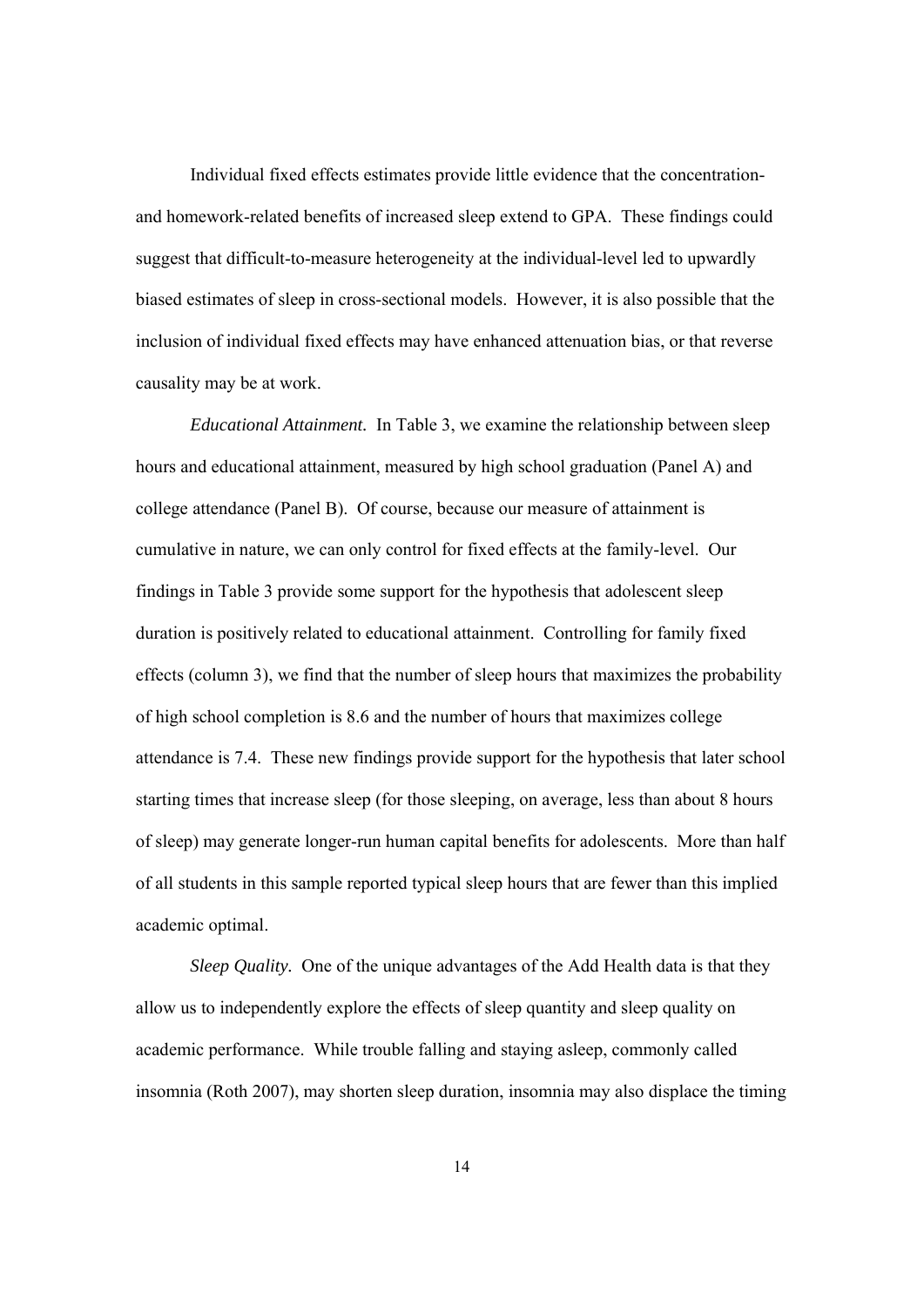of sleep (e.g. by pushing it further into the morning) or produce lower quality, interrupted sleep. At Wave I, those who report difficulties falling or staying asleep report sleeping 7.4 hours, 0.4 hours less than who do not report *Insomnia*. Therefore, we examine the effect difficulty falling or staying asleep on academic achievement and explore whether the impact of sleep quality operates entirely through hours of sleep.

Table 4 presents family fixed effects (columns 1 and 2) and individual fixed effects (columns 3 and 4) estimates of the relationship between insomnia and contemporaneous academic performance. In models that exclude controls for sleep duration (columns 1 and 3), we find that insomnia is associated with an 8.3 to 15.5 percentage point increase in the probability of difficulty paying attention in class (Panel A) and a 5.1 to 14.8 percentage point increase in the probability of difficulty completing homework (Panel B). Evidence for GPA-related costs of insomnia (Panel C) is much weaker.

Interestingly, for school concentration and homework completion, there is some evidence that sleep quality and quantity may have independent human capital effects. That is, jointly estimated marginal effects of *Insomnia* and *Sleep Hours* (column 4 of Table 4) are similar to the separately estimated impact of quality (column 3 of Table 4) and duration of sleep (column 5 of Table 2).

In Table 5, we examine the relationship between insomnia and longer-run educational attainment. The results provide little support for the hypothesis that adolescent insomnia is associated with diminished educational attainment in models without (column 1) or with (column 2) controls for sleep duration.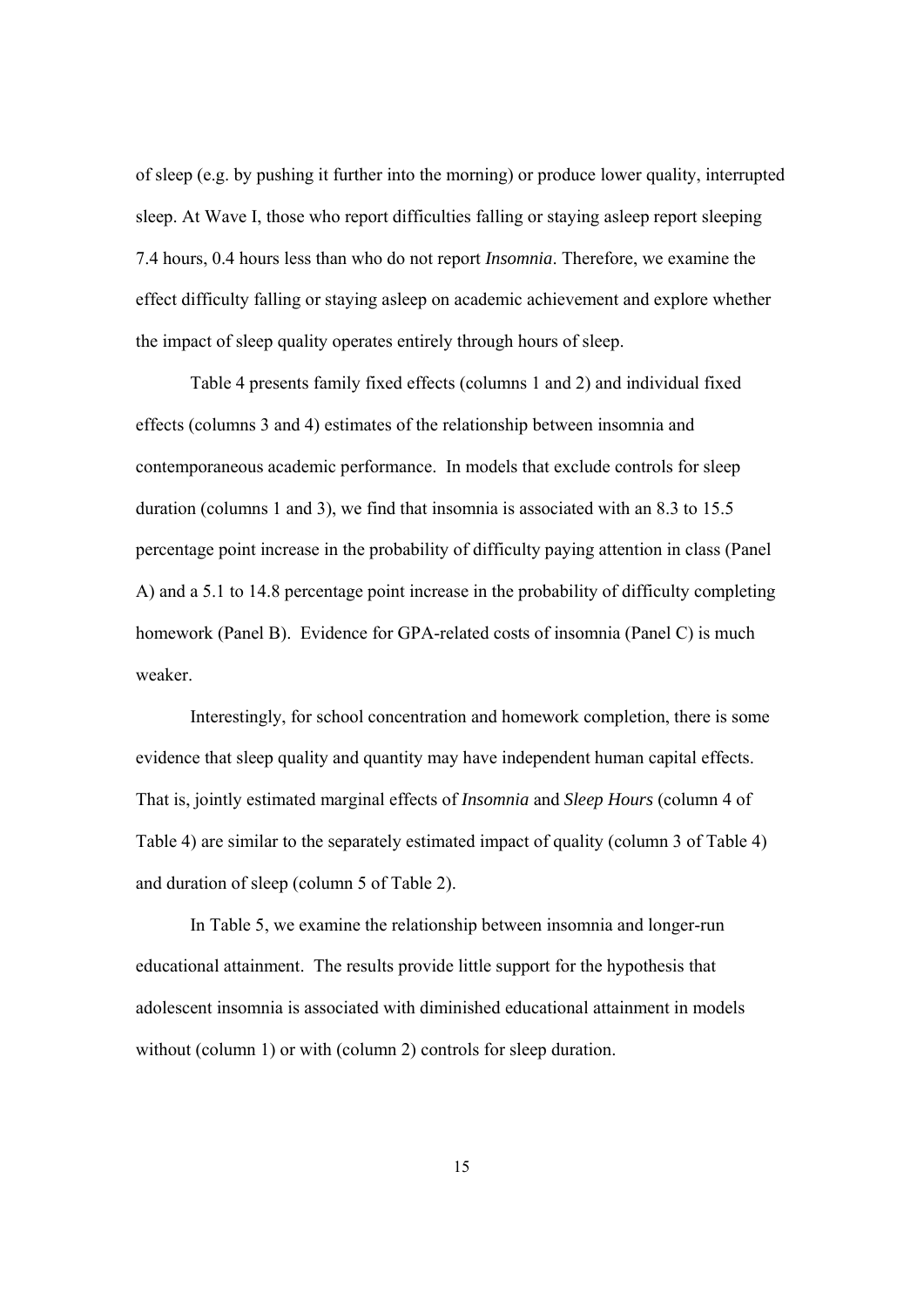*Mediators for Educational Attainment.* Finally, in Table 6, we descriptively explore the extent to which sleep-induced improvements in concentration and homework completion (our short-run academic outcomes) mediate the relationship between sleep duration and educational attainment (our longer-run outcome). The results suggest that improved classroom concentration and increased likelihood of homework completion may help to explain relationship between sleep duration during adolescence and educational attainment. Column (1) of Table 6 presents family fixed effects estimates of the relationship between *Sleep Hours* and educational attainment; column (2) adds controls for *Pay Attention* and *Homework* (measured at Waves I and II) to the right-hand side of the estimating equation. We find that controlling for *Pay Attention* and *Homework* leads to a 35 to 42 percent decline in the estimated association between sleep duration and educational attainment.<sup>10</sup>

#### **V. Conclusions**

 

Policymakers advocating later school starting times emphasize that there may be important human capital benefits associated with enhanced sleep. We use nationally representative longitudinal data to examine the relationship between sleep duration and (i) academic performance, and (ii) educational attainment.

Our findings provide some evidence that increased sleep duration—up to 8.5 to 9.0 hours per night—is associated with improvements in contemporaneous academic concentration and homework completion. Moreover, increased sleep duration—up to 8.5

<sup>&</sup>lt;sup>10</sup> In addition, as noted above, the effect of sleep duration on academic achievement may operate through sports participation, likelihood of skipping breakfast, and hours of television watching. In Appendix Tables 5 and 6, we estimate the sensitivity of the estimated impact of sleep duration on short-run academic achievement measurement and longer-run educational attainment, respectively. However, these controls appear to be relatively unimportant mediators.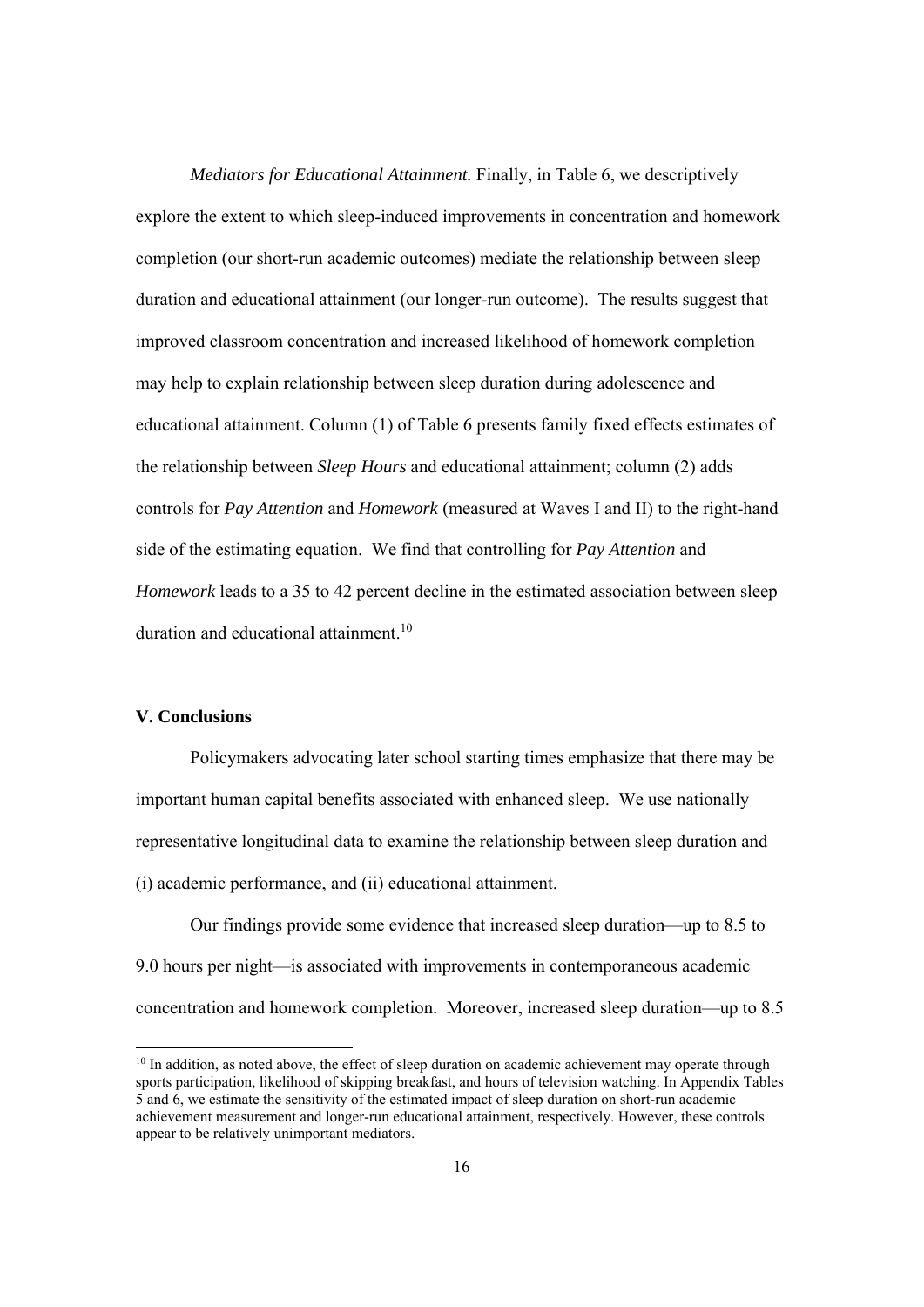hours per night—is associated with an increase in the probability high school diploma receipt and college attendance. These results are robust to the inclusion of controls for family- and individual-level unmeasured heterogeneity. Following the "academic optimum" number of hours of sleep documented above, increases in sleep duration are associated with a decline in academic achievement. We also find some evidence that insomnia is associated with diminished short-run, but not longer-run, educational performance. Finally, we find that the educational attainment benefits of increased sleep time can be explained, in part, by concentration-related improvements.

 From a policy perspective, it may be tempting to conclude from our findings that implementing later school starting times will increase longer-run education attainment. But several important caveats to our results are deserving of note. Our chief identification strategies—family and individual fixed effects approaches—generally eliminate variation in school starting times as a source of identification. Moreover, the Add Health survey does not provide information on school starting times. Therefore, it is unclear whether the marginal effects we estimate are comparable to the local average treatment effects one might obtain using civilian school starting times as a source of identification. Nevertheless, findings from our study suggest that if later school starting times are effective in increasing sleep duration among the vast majority of students who sleep less than 8.5 hours per night, such a policy change may generate potentially important human capital benefits.

 While we acknowledge the methodological limitations to our study, these findings constitute useful input policy discussions on school start times—in particular, the potentially important academic benefits to additional sleep. However, these findings also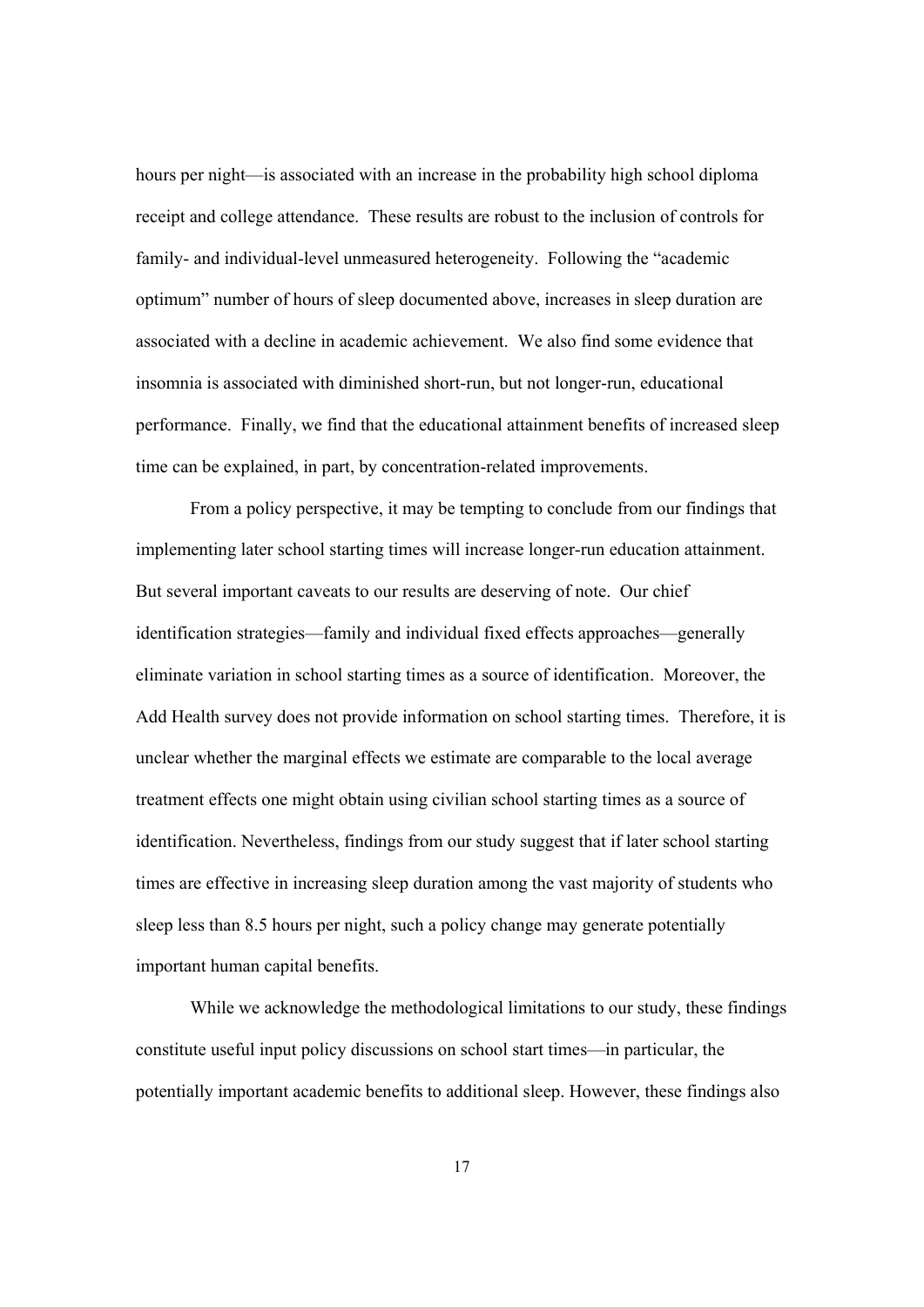invite closer attention to the impact of later school start times on those at the right tail of the sleep distribution. Moreover, the academic benefits and costs of later school starting times are just one set of parameters necessary for a full social welfare analysis. Changes school starting times may also affect parental work schedules, child care costs, and school administrative costs, other critical factors necessary in determining the school starting time that optimizes social welfare.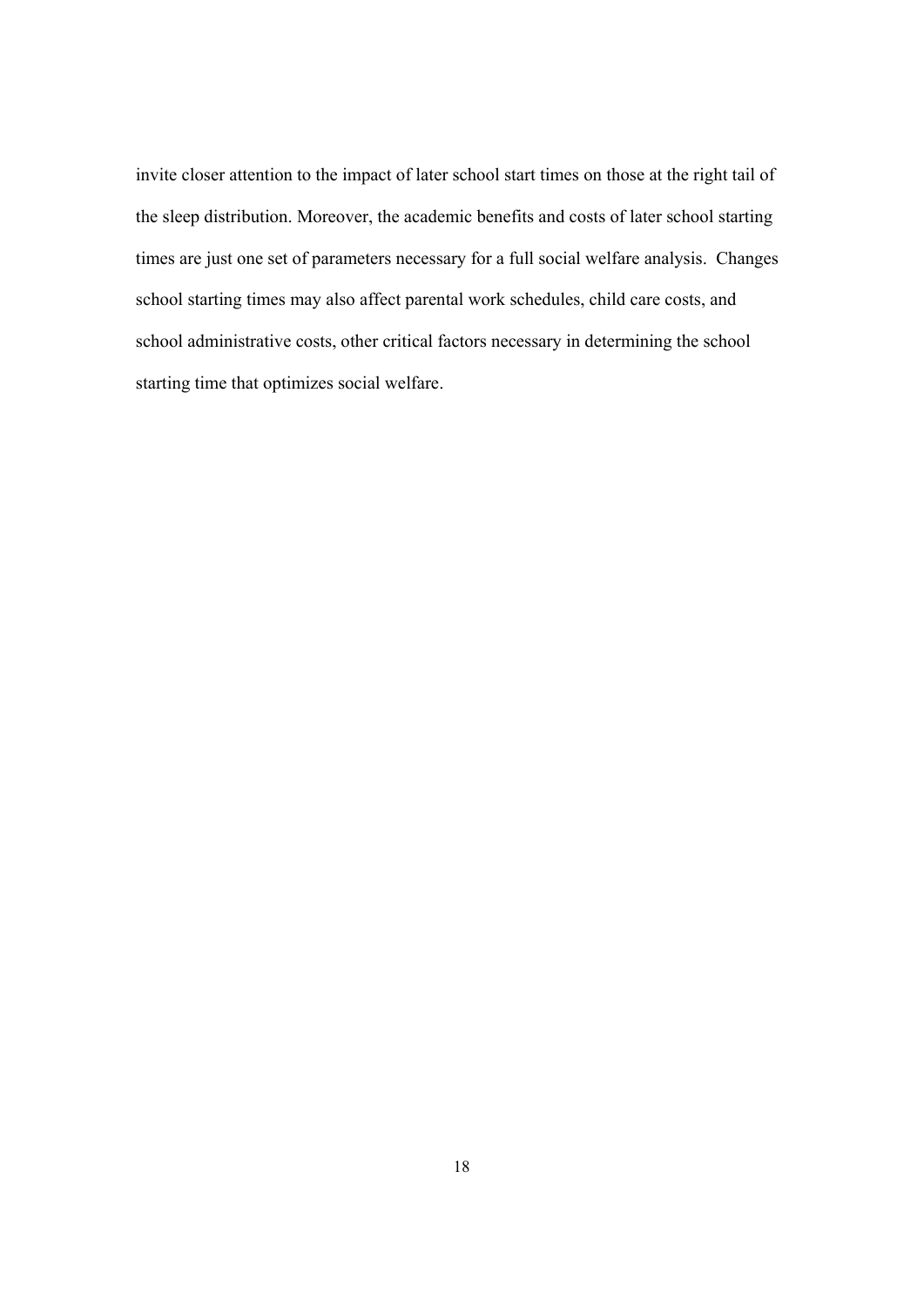#### **References**

- Balsa, A. I., Giuliano, L. M., & French, M. T. (2011). The effects of alcohol use on academic achievement in high school. *Economics of Education Review*, *30*(1), 1- 15.
- Brand, S., Gerber, M., Beck, J., Hatzinger, M., Pühse, U., & Holsboer-Trachsler, E. (2010). High exercise levels are related to favorable sleep patterns and psychological functioning in adolescents: a comparison of athletes and controls. *Journal of Adolescent Health*, *46*(2), 133-141.
- Carrell, S. E., Maghakian, T., & West, J. E. (2011). A's from Zzzz's? The causal effect of school start time on the academic achievement of adolescents. *American Economic Journal: Economic Policy, 3*(3), 62-81.
- Carskadon, M. A., Wolfson, A., Acebo, C., Tzischinsky, O., & Seifer, R. (1998). Adolescent Sleep Patterns, Circadian Timing, and Sleepiness at a Transition to Early School Days. *Sleep, 21*(8), 871-881.
- Currie, J. (2009). Healthy, Wealthy, and Wise: Socioeconomic Status, Poor Health in Childhood, and Human Capital Development. *Journal of Economic Literature, 47*(1), 87-122.
- DeSimone, Jeffrey and Edward Schumacher. (2013). Sleep and academic performance in high school. Working Paper, Trinity University.
- Dewald, J. F., Meijer, A. M., Oort, F. J., Kerkhof, G. A., & Bogels, S. M. (2010). The influence of sleep quality, sleep duration and sleepiness on school performance in children and adolescents: A meta-analytic review. *Sleep Medicine Reviews, 14*, 179-189.
- Devore, Elizabeth E., Francine Grodstein, Jeanne F. Duffy, Meir J. Stampfer, Charles A. Czeisler, and Eva S. Schernhammer. "Sleep duration in midlife and later life in relation to cognition." *Journal of the American Geriatrics Society* 62, no. 6 (2014): 1073-1081.
- Dijk, D.-J. (2009). Regulation and Functional Correlates of Slow Wave Sleep. *Journal of Clinical Sleep Medicine, 5*(2 Suppl.), S6-S15.
- Dills, A. K., & Hernández-Julián, R. (2008). Course scheduling and academic performance. *Economics of Education Review, 27*(6), 646-654.
- Edwards, F. (2012). Early to rise? The effect of daily start times on academic performance. Economics of Education Review, 31(6), 970-983.
- Eide, E. R., & Showalter, M. H. (2012). Sleep and Student Achievement. *Eastern Economic Journal, 38*, 1-13.
- Felfe, A. C., Lechner, M., & Steinmayr, A. (2011). Sports and child development.
- Fletcher, J. M. (2010). Adolescent depression and educational attainment: results using sibling fixed effects. *Health Economics, 19*(7), 855-871.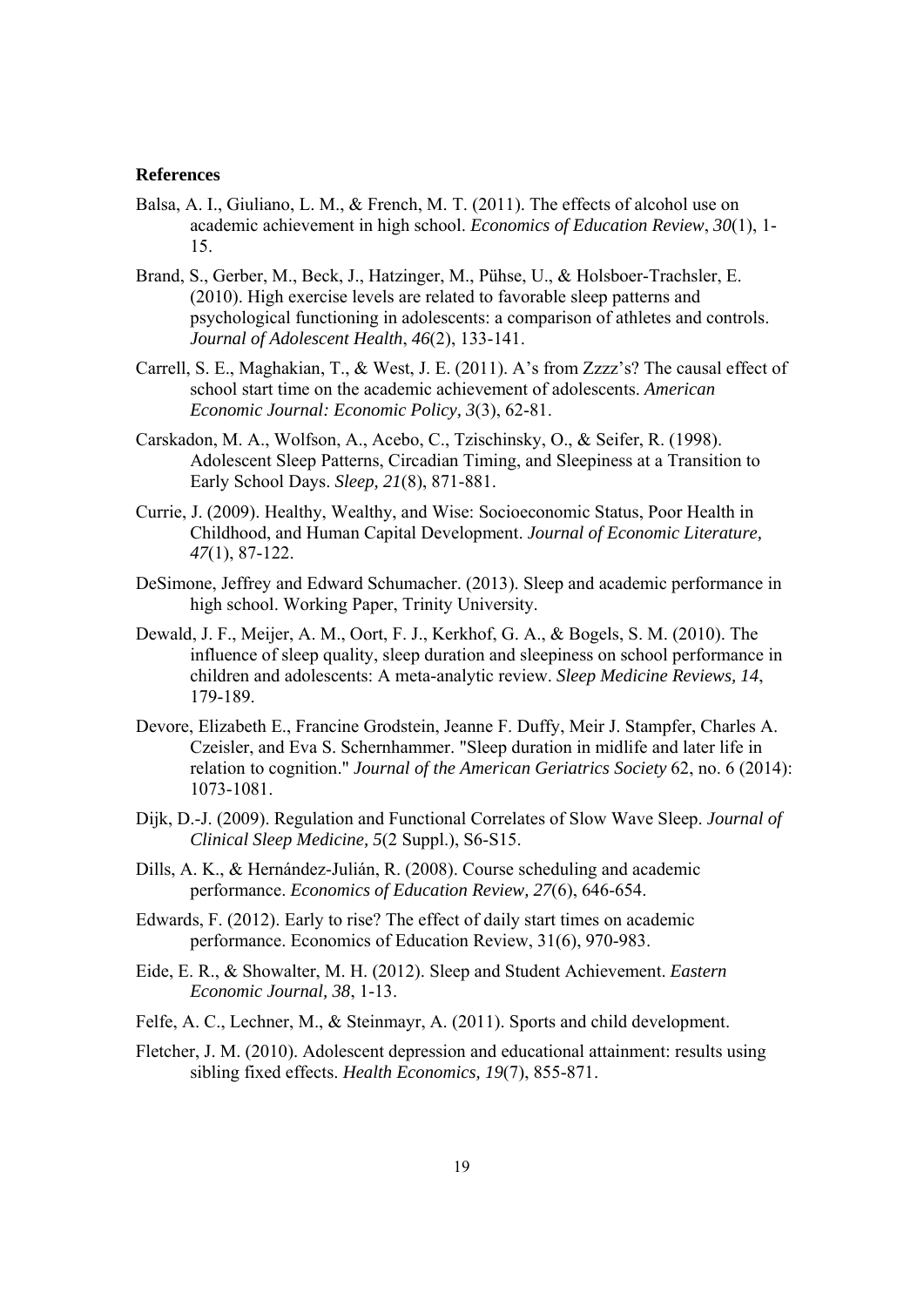- Fletcher, J. M., & Richards, M. R. (2012). Diabetes Health Shock to Schooling and Earnings: Increased Dropout Rates and Lower Wages and Employment in Young Adults. *Health Affairs, 31*(1), 27-34.
- Goldstein, D., Hahn, C. S., Hasher, L., Wiprzycka, U. J., & Zelazo, P. D. (2007). Time of day, intellectual performance, and behavioral problems in Morning versus Evening type adolescents: Is there a synchrony effect? *Personality and Individual Differences, 42*(3), 431-440.
- Gordon, R. A., Crosnoe, R., & Wang, X. (2013). *Physical attractiveness and the accumulation of social and human capital in adolescence and young adulthood: assets and distractions*. Wiley.
- Kaestner, Robert & Grossman, Michael. (2009) "Effects of weight on children's educational achievement," *Economics of Education Review*, Elsevier, vol. 28(6), pages 651-661, December.
- Gupta, R., Bhatia, M. S., Dahiya, D., Sharma, S., Sapra, R., Semalti, K., et al. (2008). Impact of primary headaches on subjective sleep parameters among adolescents. *Annals of Indian Academy of Neurology, 11*(3), 164-169.
- Hinrichs, P. (2011). When the Bell Tolls: The Effect of School Starting Times on Academic Achievement. *Education Finance and Policy, 6*(4), 486-507.
- Kaneita, Y., Ohida, T., Osaki, Y., Tanihata, T., Minowa, M., Suzuki, K., et al. (2006). Insomnia Among Japanese Adolescents: A Nationwide Representative Survey. *SLEEP, 29*(12), 1543-1550.
- Kopasz, M., Loessl, B., Hornyak, M., Riemann, D., Nissen, C., Piosczyk, H., et al. (2010). Sleep and memory in healthy children and adolescents - A critical revew. *Sleep Medicine Reviews, 14*(3), 167-177.
- Myers, J.E. & Bechtel, A. (2004). Stress, wellness, and mattering among cadets at West Point-factors affecting a fit and healthy force. *Military Medicine, 169(6)*, 475-482.
- Rees, D. I., & Sabia, J. J. (2011). The Effect of Migraine Headache on Educational Attainment. *Journal of Human Resources, 46*(2), 317-332.
- Roth, T. (2007). Insomnia: definition, prevalence, etiology, and consequences. *Journal of clinical sleep medicine: JCSM: official publication of the American Academy of Sleep Medicine*, *3*(5 Suppl), S7.
- Sabia, J. J., & Rees, D. I. (2010). Sports Participation and Academic Performance: Evidence from the National Longitudinal Study of Adolescent Health. *Economics of Education Review, 29*(5), 751-759.
- Sadeh, A. (2007). Consequences of Sleep Loss or Sleep Disruption in Children. *Sleep Medicine Clinics, 2*(3), 513-520.
- Schraml, K., Perski, A., Grossi, G., & Makower, I. (2012). Chronic Stress and Its Consequences on Subsequent Academics. *Journal of Educational and Developmental Psychology, 2*(1), 69-79.

Shapiro, T. M. (2015). The educational effects of school start times. *IZA World of Labor*.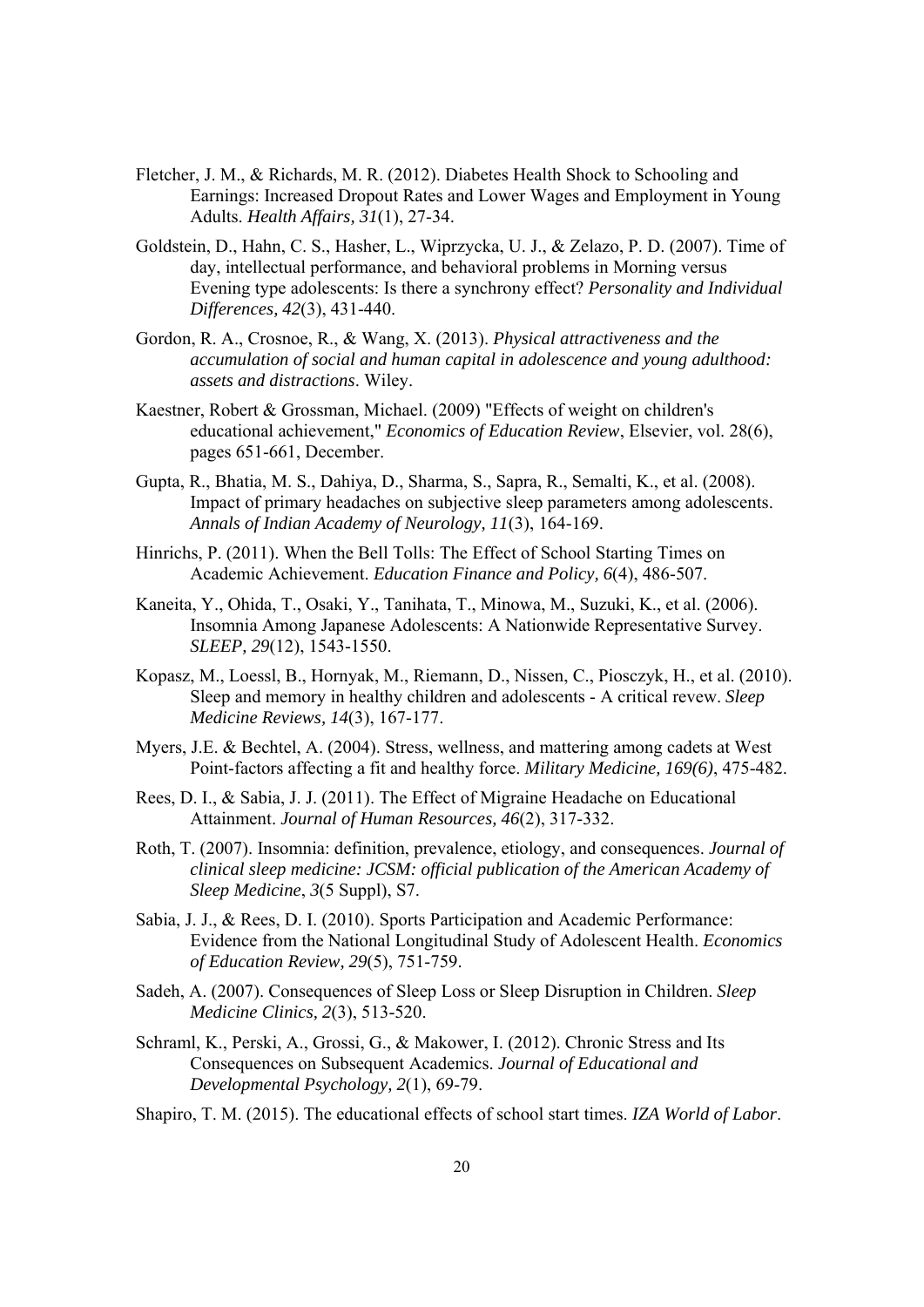- Suhrcke, M., & de Paz Nieves, C. (2011). The impact of health and health behaviours on educational outcomes in high-income countries: a review of the evidence. Copenhagen: WHO Regional Office for Europe.
- St-Onge, M. P. (2013). The role of sleep duration in the regulation of energy balance: effects on energy intakes and expenditure. Journal of clinical sleep medicine: JCSM: official publication of the American Academy of Sleep Medicine, 9(1), 73.
- Wahlstrom, K. (2002). Changing Times: Findings From the First Longitudinal Study of Later High School Start Times. *NASSP Bulletin, 86*(633).
- Wolfson, A. R., & Carskadon, M. A. (2003). Understanding adolescent sleep patterns and school performance: a critical appraisal. *Sleep Medicine Review, 7*(6), 491-506.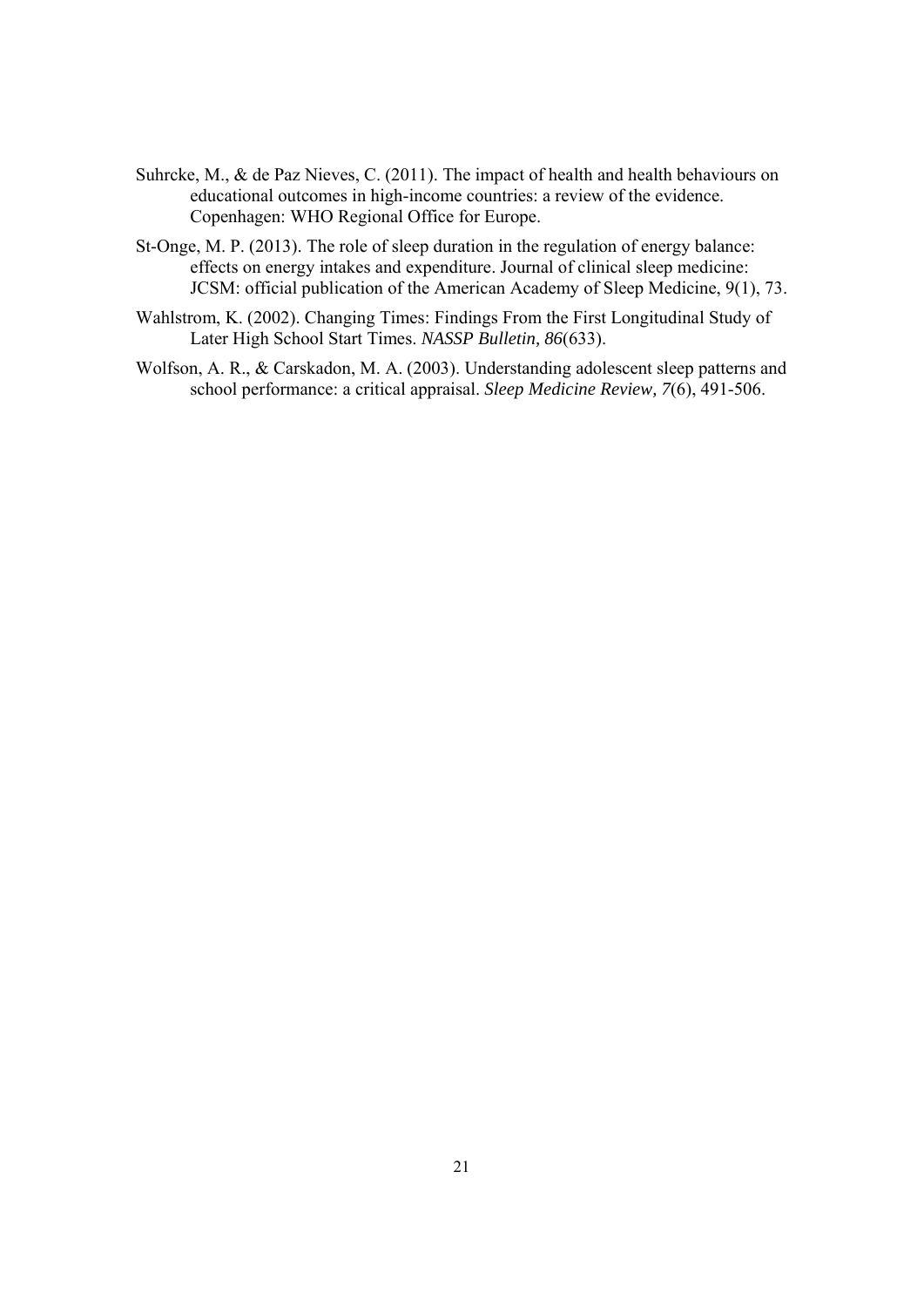|                                                                                                        | (1)                | (2)                   |
|--------------------------------------------------------------------------------------------------------|--------------------|-----------------------|
|                                                                                                        | <b>Full Sample</b> | <b>Sibling Sample</b> |
| <b>Panel A: Academic Performance and Sleep Measures</b>                                                |                    |                       |
| Sleep Hours                                                                                            | 7.72               | 7.69                  |
|                                                                                                        | (1.43)             | (1.41)                |
| Insomnia                                                                                               | 0.24               | 0.23                  |
|                                                                                                        | (0.42)             | (0.42)                |
| Pay Attention                                                                                          | 0.30               | 0.30                  |
|                                                                                                        | (0.46)             | (0.46)                |
| Homework                                                                                               | 0.31               | 0.30                  |
|                                                                                                        | (0.46)             | (0.46)                |
| <b>GPA</b>                                                                                             | 2.72               | 2.81                  |
|                                                                                                        | (0.85)             | (0.83)                |
| Observations                                                                                           | [20, 267]          | [3,667]               |
| <b>Panel B: Educational Attainment</b>                                                                 |                    |                       |
| High School Grad                                                                                       | 0.85               | 0.86                  |
|                                                                                                        | (0.36)             | (0.35)                |
| College Attend                                                                                         | 0.66               | 0.66                  |
|                                                                                                        | (0.47)             | (0.47)                |
| Observations                                                                                           | [15, 543]          | [3, 150]              |
| Notes: Unweighted means are generated using data from the National Longitudinal Study of Adolescent to |                    |                       |

| Table 1                                                               |  |
|-----------------------------------------------------------------------|--|
| <b>Summary Statistics for Sleep Measures and Academic Achievement</b> |  |

Notes: Unweighted means are generated using data from the National Longitudinal Study of Adolescent to Adult Health Wave I (Panel A) and Wave IV (Panel B). Standard deviations are in parentheses and sample sizes are in brackets.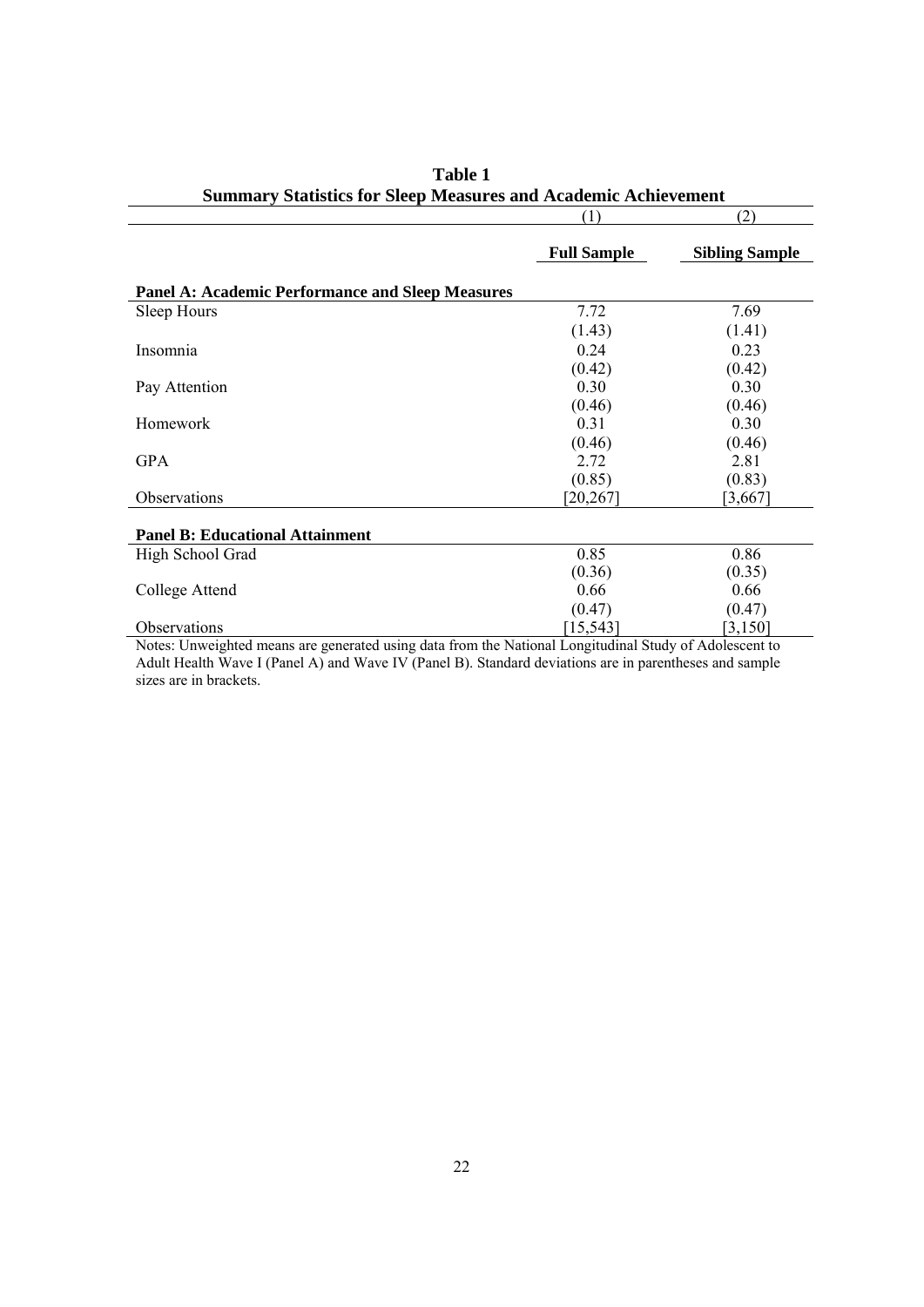| sicep trouts and snore-ivan Academic I criorinance                                                        |             |                                |            |              |               |  |
|-----------------------------------------------------------------------------------------------------------|-------------|--------------------------------|------------|--------------|---------------|--|
|                                                                                                           | (1)         | (2)                            | (3)        | (4)          | (5)           |  |
| <b>VARIABLES</b>                                                                                          |             | $OLS -$                        | Family FE  | $OLS -$      | Individual FE |  |
|                                                                                                           | $OLS -$     | Sibling                        | Sibling    | Panel        | Panel         |  |
|                                                                                                           | Wave I      | Wave I                         | Wave I     | Waves I & II | Waves I & II  |  |
|                                                                                                           | Sample      | Sample                         | Sample     | Sample       | Sample        |  |
|                                                                                                           |             |                                |            |              |               |  |
|                                                                                                           |             | Panel I: Pay Attention         |            |              |               |  |
| Sleep Hours                                                                                               | $-0.159***$ | $-0.147***$                    | $-0.014$   | $-0.124***$  | $-0.049**$    |  |
|                                                                                                           | (0.015)     | (0.034)                        | (0.043)    | (0.017)      | (0.022)       |  |
| Sleep Hours Squared                                                                                       | $0.008***$  | $0.007***$                     | $-0.001$   | $0.006***$   | $0.003**$     |  |
|                                                                                                           | (0.001)     | (0.002)                        | (0.003)    | (0.001)      | (0.001)       |  |
|                                                                                                           |             |                                |            |              |               |  |
| Observations                                                                                              | 20,267      | 3,667                          | 3,667      | 27,794       | 27,794        |  |
|                                                                                                           |             |                                |            |              |               |  |
|                                                                                                           |             | Panel II: Homework             |            |              |               |  |
| Sleep Hours                                                                                               | $-0.151***$ | $-0.153***$                    | $-0.092**$ | $-0.123***$  | $-0.038***$   |  |
|                                                                                                           | (0.015)     | (0.035)                        | (0.044)    | (0.017)      | (0.014)       |  |
| Sleep Hours Squared                                                                                       | $0.008***$  | $0.008***$                     | 0.004      | $0.006***$   | $0.002*$      |  |
|                                                                                                           | (0.001)     | (0.002)                        | (0.003)    | (0.001)      | (0.001)       |  |
|                                                                                                           |             |                                |            |              |               |  |
| Observations                                                                                              | 20,267      | 3,667                          | 3,667      | 27,793       | 27,793        |  |
|                                                                                                           |             |                                |            |              |               |  |
|                                                                                                           |             | Panel III: Grade Point Average |            |              |               |  |
| Sleep Hours                                                                                               | $0.207***$  | $0.240***$                     | 0.080      | $0.156***$   | $-0.010$      |  |
|                                                                                                           | (0.027)     | (0.072)                        | (0.081)    | (0.033)      | (0.023)       |  |
| Sleep Hours Squared                                                                                       | $-0.013***$ | $-0.015***$                    | $-0.005$   | $-0.009***$  | 0.000         |  |
|                                                                                                           | (0.002)     | (0.004)                        | (0.005)    | (0.002)      | (0.001)       |  |
|                                                                                                           |             |                                |            |              |               |  |
| Observations                                                                                              | 15,369      | 2,829                          | 2,829      | 24,662       | 24,662        |  |
| Unweighted ordinary least squares regressions obtained using data from the National Longitudinal Study of |             |                                |            |              |               |  |

**Table 2 OLS, Family, and Individual Fixed Effects Estimates of the Relationship Between Sleep Hours and Short-Run Academic Performance**

Adolescent to Adult Health (Add Health). Columns (1) to (3) use data from Add Health Wave I, and columns (4) and (5) use pooled data from Add Health Waves I and II. OLS models include controls for gender, age, age squared, race, parental income, maternal education, parental marital status, urbanacity, and comorbidity variables (i.e., indicators for overweight, diabetes, migraine, and asthma). Family and individual fixed effects estimates include controls for gender, age, age squared and comorbidity variables. \*\*\*Significant at 1% level \*\*at 5% level \*at 1% level. Standard errors are clustered on the school, family, and individual in columns (1), (2), and (4), respectively.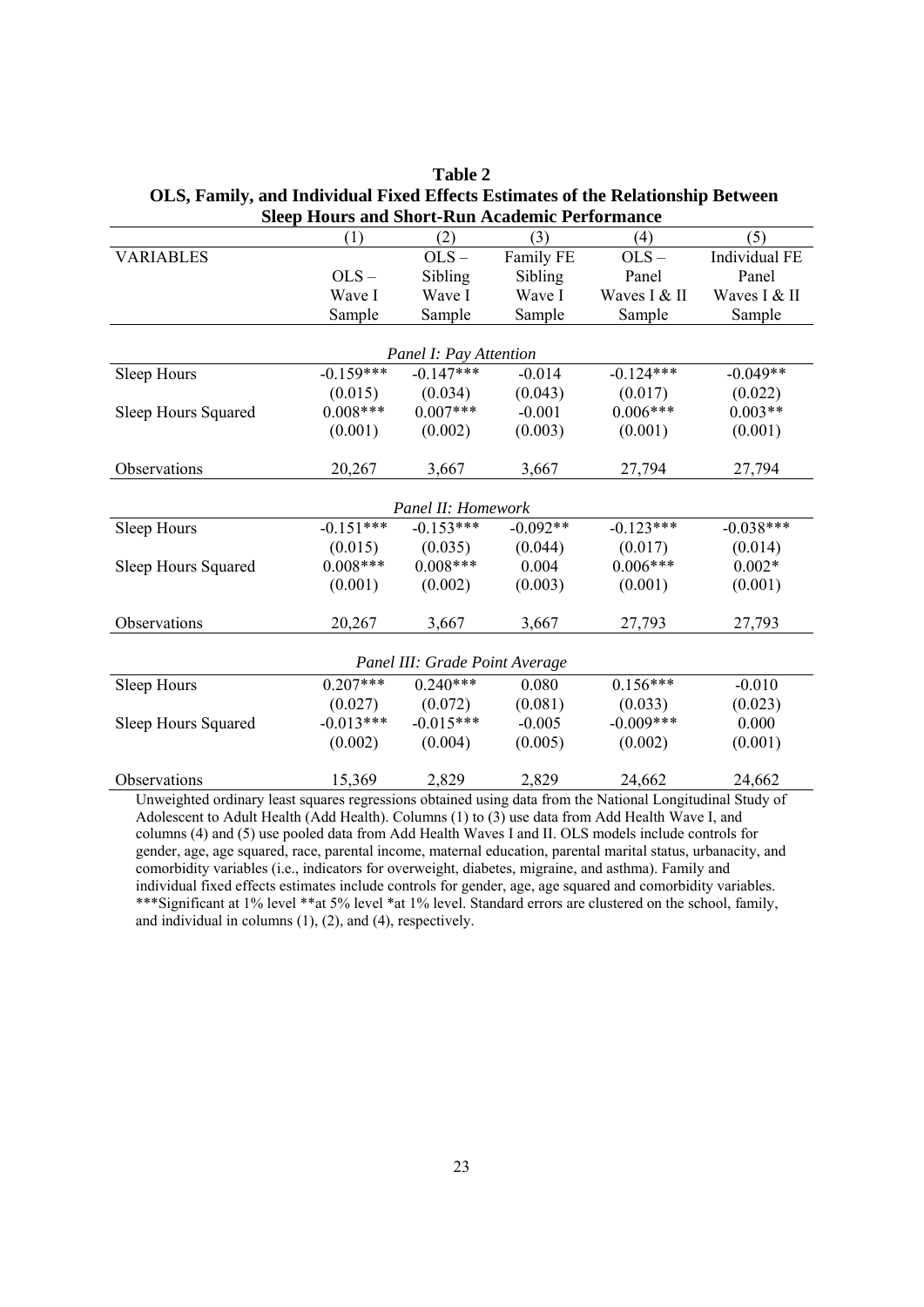|                                                                                                        | Longer-Kun Educational Attainment |             |            |
|--------------------------------------------------------------------------------------------------------|-----------------------------------|-------------|------------|
|                                                                                                        | (1)                               | (2)         | (3)        |
| <b>VARIABLES</b>                                                                                       | $OLS - Full$                      | OLS         | Family FE  |
|                                                                                                        | Sample                            | Sibling     | Sibling    |
|                                                                                                        |                                   | Sample      | Sample     |
|                                                                                                        |                                   |             |            |
|                                                                                                        | Panel I: High School Graduation   |             |            |
| Sleep Hours                                                                                            | $0.133***$                        | $0.171***$  | $0.086*$   |
|                                                                                                        | (0.023)                           | (0.035)     | (0.045)    |
| Sleep Hours Squared                                                                                    | $-0.009***$                       | $-0.011***$ | $-0.005*$  |
|                                                                                                        | (0.001)                           | (0.002)     | (0.003)    |
| Observations                                                                                           | 15,542                            | 3,150       | 3,150      |
|                                                                                                        | Panel II: College Attendance      |             |            |
| Sleep Hours                                                                                            | $0.096***$                        | $0.140***$  | $0.134**$  |
|                                                                                                        | (0.020)                           | (0.047)     | (0.062)    |
| Sleep Hours Squared                                                                                    | $-0.007$ ***                      | $-0.010***$ | $-0.009**$ |
|                                                                                                        | (0.001)                           | (0.003)     | (0.004)    |
| Observations                                                                                           | 15,543                            | 3,150       | 3,150      |
| Notes: Unweighted ordinary least squares regressions obtained using the National Longitudinal Study of |                                   |             |            |

**Table 3 Family Fixed Effects Estimates of the Relationship Between Sleep Hours and Longer-Run Educational Attainment**

Adolescent to Adult Health. Dependent variables (i.e., High School Graduation and College Attendance) and comorbidity variables (i.e., overweight, diabetes, migraine, and asthma) are measured at Wave IV. All other covariates including Sleep Hours are measured at Waves I and II. OLS models include controls for gender, age, age squared, race, parental income, maternal education, parental marital status, urbanacity, and comorbidity variables (i.e., indicators for overweight, diabetes, migraine, and asthma). Family fixed effects estimates include controls for gender, age, age squared and comorbidity variables. \*\*\*Significant at 1% level \*\*at 5% level \*at 1% level. Standard errors are clustered on the school and family in columns (1) and (2), respectively.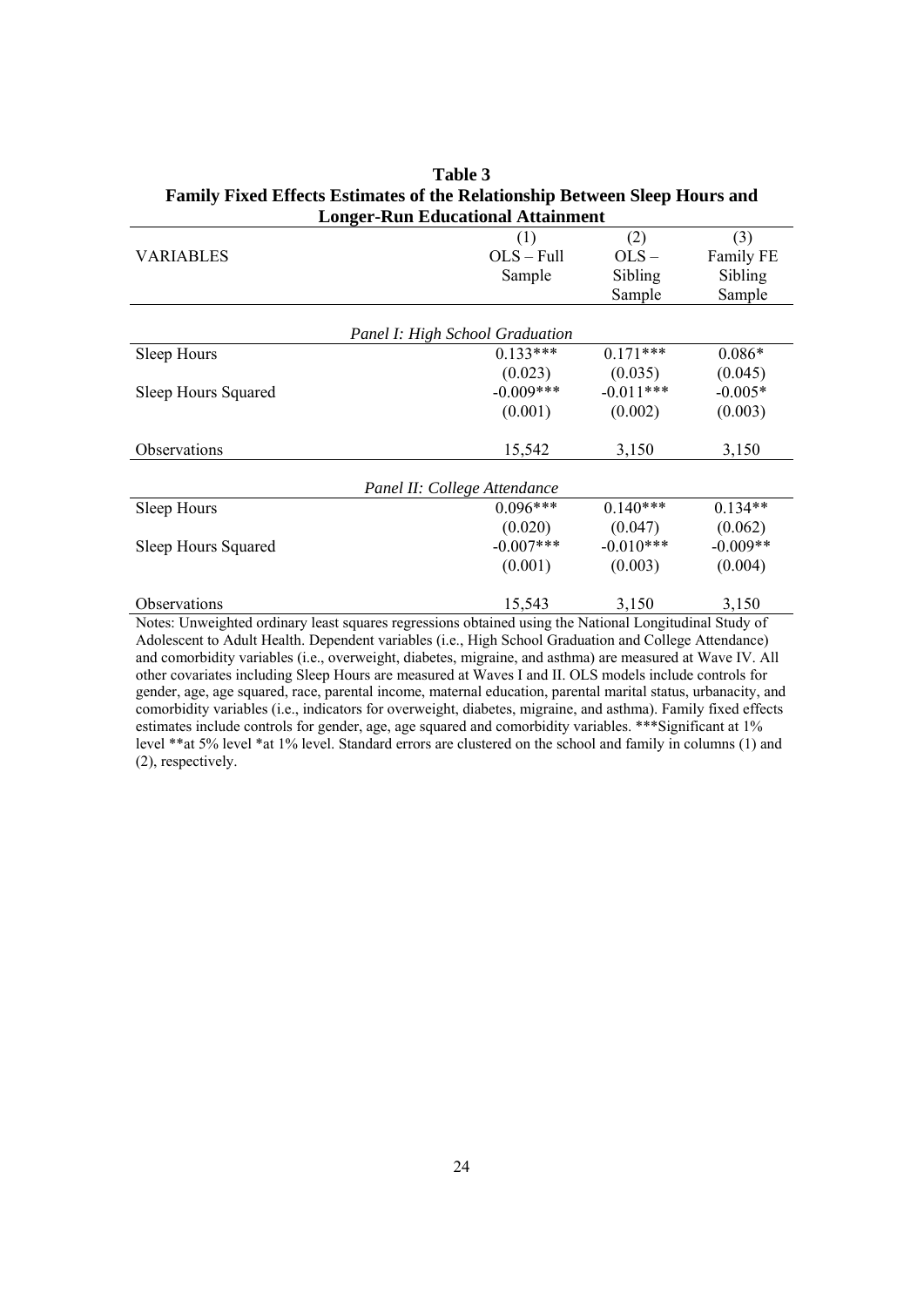| <b>Academic Performance to Use of Insomnia Measure</b> |                                |                        |               |               |  |  |
|--------------------------------------------------------|--------------------------------|------------------------|---------------|---------------|--|--|
|                                                        | (1)                            | (2)                    | (3)           | (4)           |  |  |
|                                                        | Family FE                      | Family FE              | Individual FE | Individual FE |  |  |
|                                                        |                                |                        | Panel         | Panel         |  |  |
|                                                        | Wave 1                         | Wave 1                 | Waves I & II  | Waves I & II  |  |  |
|                                                        | Sample                         | Sample                 | Sample        | Sample        |  |  |
|                                                        |                                | Panel I: Pay Attention |               |               |  |  |
| Insomnia                                               | $0.162***$                     | $0.155***$             | $0.085***$    | $0.083***$    |  |  |
|                                                        | (0.024)                        | (0.025)                | (0.009)       | (0.009)       |  |  |
| Sleep Hours                                            |                                | 0.008                  |               | $-0.041***$   |  |  |
|                                                        |                                | (0.043)                |               | (0.014)       |  |  |
| Sleep Hours Squared                                    |                                | $-0.002$               |               | $0.002***$    |  |  |
|                                                        |                                | (0.003)                |               | (0.001)       |  |  |
|                                                        |                                |                        |               |               |  |  |
| Observations                                           | 3,667                          | 3,667                  | 27,793        | 27,793        |  |  |
|                                                        |                                | Panel II: Homework     |               |               |  |  |
| Insomnia                                               | $0.158***$                     | $0.148***$             | $0.054***$    | $0.051***$    |  |  |
|                                                        | (0.025)                        | (0.025)                | (0.009)       | (0.009)       |  |  |
| Sleep Hours                                            |                                | $-0.071$               |               | $-0.033**$    |  |  |
|                                                        |                                | (0.044)                |               | (0.014)       |  |  |
| Sleep Hours Squared                                    |                                | 0.003                  |               | 0.001         |  |  |
|                                                        |                                | (0.003)                |               | (0.001)       |  |  |
|                                                        |                                |                        |               |               |  |  |
| Observations                                           | 3,667                          | 3,667                  | 27,792        | 27,792        |  |  |
|                                                        | Panel III: Grade Point Average |                        |               |               |  |  |
| Insomnia                                               | $-0.041$                       | $-0.038$               | $-0.032**$    | $-0.032**$    |  |  |
|                                                        | (0.046)                        | (0.047)                | (0.014)       | (0.014)       |  |  |
| Sleep Hours                                            |                                | 0.075                  |               | $-0.013$      |  |  |
|                                                        |                                | (0.081)                |               | (0.023)       |  |  |
| Sleep Hours Squared                                    |                                | $-0.005$               |               | 0.001         |  |  |
|                                                        |                                | (0.005)                |               | (0.001)       |  |  |
|                                                        |                                |                        |               |               |  |  |
| Observations                                           | 2,829                          | 2,829                  | 24,661        | 24,661        |  |  |

| <b>Table 4</b>                                                                     |
|------------------------------------------------------------------------------------|
| Sensitivity of the Estimates of the Relationship Between Sleep Hours and Short-Run |
| Academic Performance to Use of Insomnia Measure                                    |

Unweighted ordinary least squares regressions obtained using data from the National Longitudinal Study of Adolescent to Adult Health (Add Health). Columns (1) and (2) use data from Add Health Wave I, and columns (4) and (5) use pooled data from Add Health Waves I and II. Models control for gender, age, age squared and comorbidity variables. \*\*\*Significant at 1% level \*\*at 5% level \*at 1% level.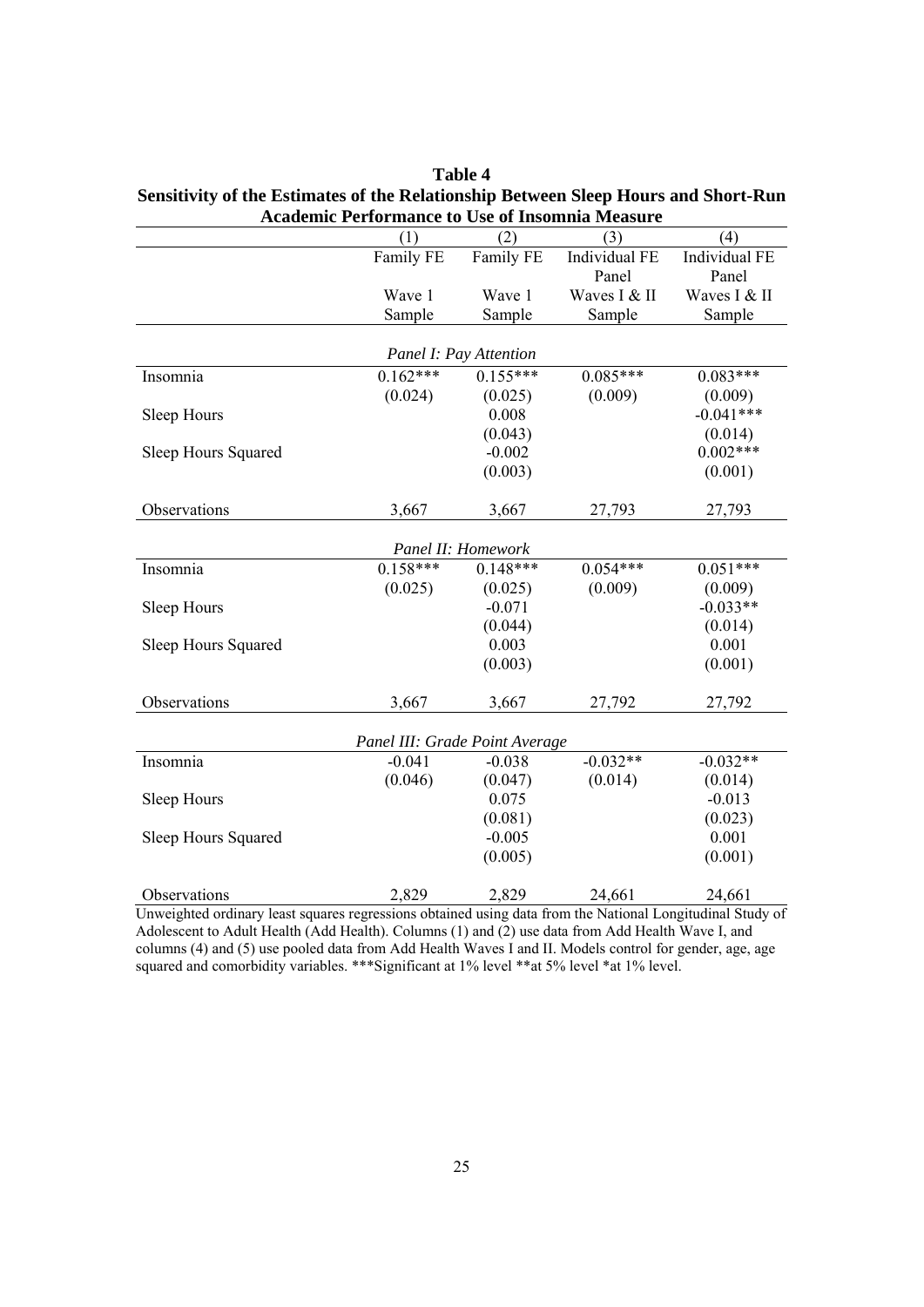|                                                                                                        | (1)       | (2)        |
|--------------------------------------------------------------------------------------------------------|-----------|------------|
|                                                                                                        | Family FE | Family FE  |
|                                                                                                        | Sibling   | Sibling    |
|                                                                                                        | Sample    | Sample     |
|                                                                                                        |           |            |
| Panel I: High School Grad                                                                              |           |            |
| Insomnia                                                                                               | 0.000     | 0.004      |
|                                                                                                        | (0.016)   | (0.016)    |
| Sleep Hours                                                                                            |           | $0.087*$   |
|                                                                                                        |           | (0.045)    |
| Sleep Hours Squared                                                                                    |           | $-0.005*$  |
|                                                                                                        |           | (0.003)    |
|                                                                                                        |           |            |
| Observations                                                                                           | 3,148     | 3,148      |
|                                                                                                        |           |            |
| Panel II: College Attend                                                                               |           |            |
| Insomnia                                                                                               | $-0.021$  | $-0.019$   |
|                                                                                                        | (0.022)   | (0.022)    |
| Sleep Hours                                                                                            |           | $0.131**$  |
|                                                                                                        |           | (0.062)    |
| Sleep Hours Squared                                                                                    |           | $-0.009**$ |
|                                                                                                        |           | (0.004)    |
| Observations                                                                                           | 3,148     | 3,148      |
| Notes: Unweighted ordinary least squares regressions obtained using the National Longitudinal Study of |           |            |

| Table 5                                                                          |
|----------------------------------------------------------------------------------|
| Sensitivity of the Estimates of the Relationship Between Sleep Hours and Longer- |
| <b>Run Educational Attainment to Use of Insomnia Measure</b>                     |

Adolescent to Adult Health. Dependent variables (i.e., High School Graduation and College Attendance) and comorbidity variables (i.e., overweight, diabetes, migraine, and asthma) are measured at Wave IV. Models control for gender, age, age squared and comorbidity variables. \*\*\*Significant at 1% level \*\*at 5% level \*at 1% level.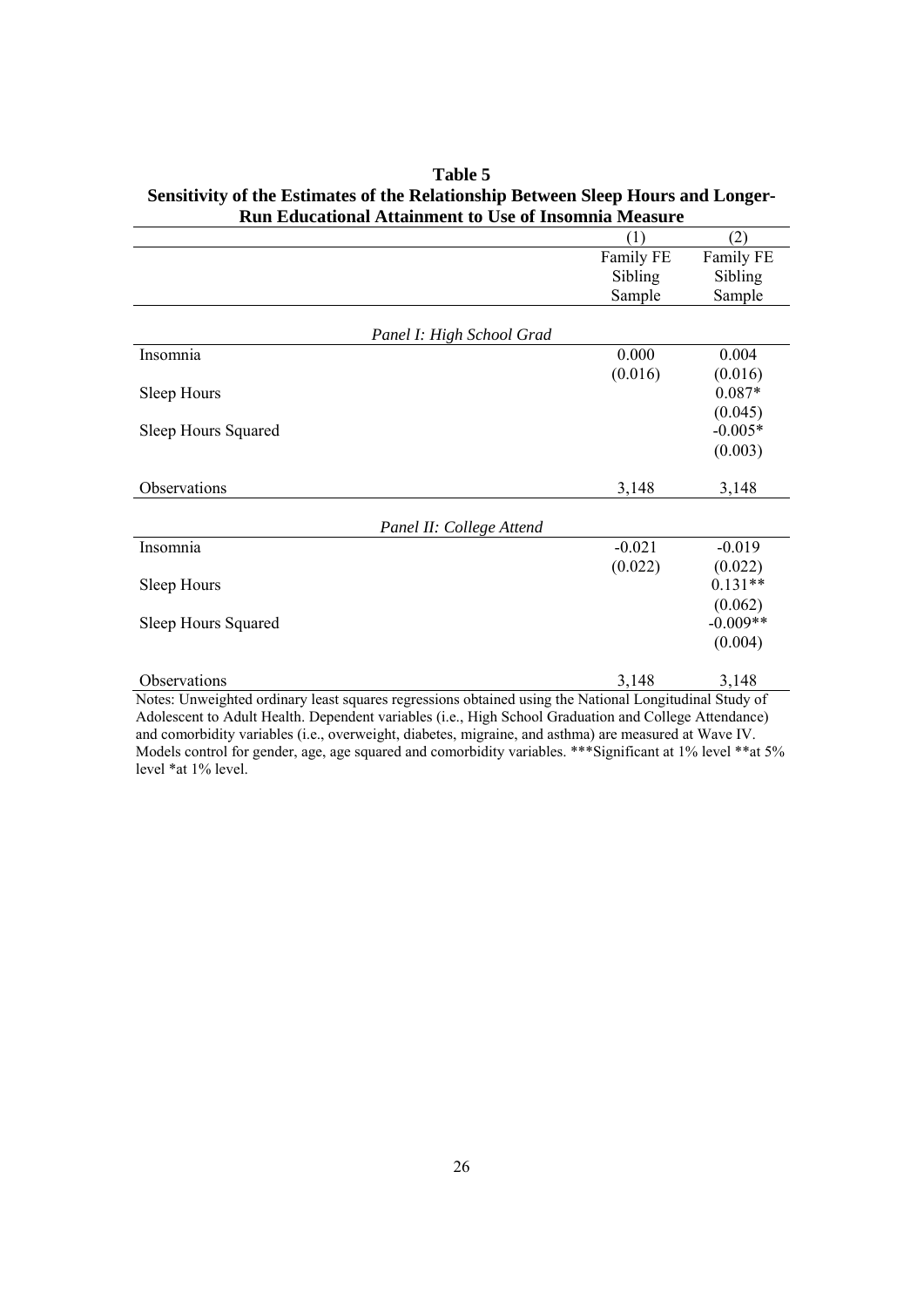| and Difficulty Completing Homework During High School |            |           |
|-------------------------------------------------------|------------|-----------|
|                                                       | (1)        | (2)       |
|                                                       | Family FE  | Family FE |
|                                                       | Sibling    | Sibling   |
|                                                       | Sample     | Sample    |
|                                                       |            |           |
| Panel I: High School Grad                             |            |           |
| Sleep Hours                                           | $0.086*$   | 0.063     |
|                                                       | (0.045)    | (0.045)   |
| Sleep Hours Squared                                   | $-0.005*$  | $-0.004$  |
|                                                       | (0.003)    | (0.003)   |
| Pay Attention Wave I                                  |            | $-0.034*$ |
|                                                       |            | (0.019)   |
| Pay Attention Wave II                                 |            | 0.003     |
|                                                       |            | (0.020)   |
| Homework Wave I                                       |            | $-0.004$  |
|                                                       |            | (0.019)   |
| Homework Wave II                                      |            | $-0.023$  |
|                                                       |            | (0.020)   |
|                                                       |            |           |
| Observations                                          | 3,150      | 3,150     |
| Panel II: College Attend                              |            |           |
| Sleep Hours                                           | $0.134**$  | $0.113*$  |
|                                                       | (0.062)    | (0.062)   |
| Sleep Hours Squared                                   | $-0.009**$ | $-0.008*$ |
|                                                       | (0.004)    | (0.004)   |
| Pay Attention Wave I                                  |            | 0.011     |
|                                                       |            | (0.026)   |
| Pay Attention Wave II                                 |            | $-0.038$  |
|                                                       |            | (0.028)   |
| Homework Wave I                                       |            | $-0.005$  |
|                                                       |            | (0.026)   |
| Homework Wave II                                      |            | 0.037     |
|                                                       |            | (0.028)   |
| Observations                                          | 3,150      | 3,150     |

#### **Sensitivity of the Estimates of the Relationship Between Sleep Hours and Longer-Run Educational Attainment to Controlling for Difficulty Paying Attention in Class and Difficulty Completing Homework During High School**

**Table 6** 

Notes: Unweighted ordinary least squares regressions obtained using the National Longitudinal Study of Adolescent to Adult Health. Dependent variables (i.e., High School Graduation and College Attendance) and binary indicators for comorbid conditions (i.e., overweight, diabetes, migraine, and asthma) are measured at Wave IV. All other covariates including Sleep Hours, Difficulty Completing Homework and Difficulty Paying Attention in Class are measured at Waves I and II. Models control for gender dummy, age, age squared and binary indicators for comorbidities. \*\*\* Significant at 1% level \*\* at 5% level \*at 1% level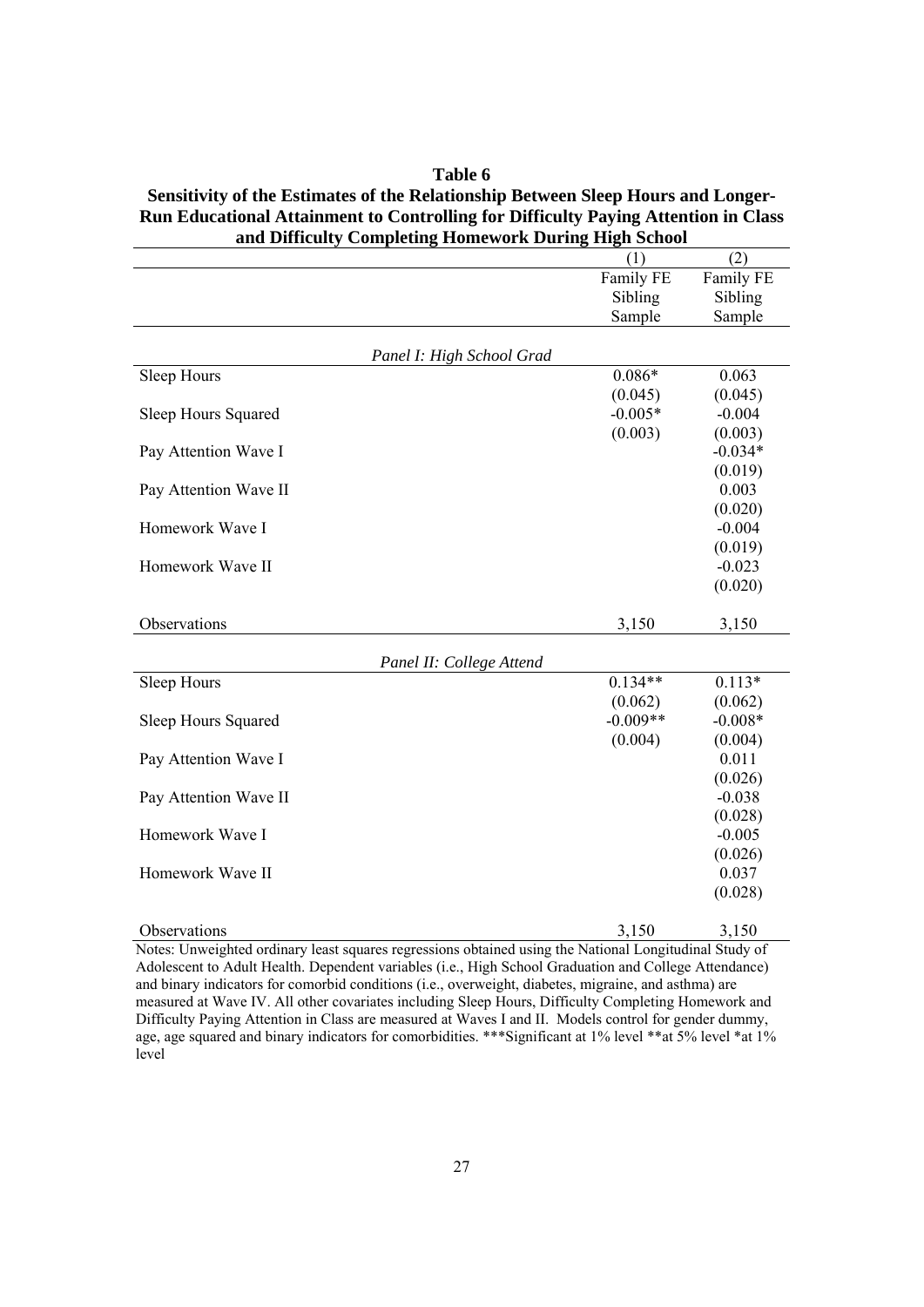|                                  | <b>Full Sample</b> | <b>Sibling</b><br><b>Sample</b> |
|----------------------------------|--------------------|---------------------------------|
|                                  |                    |                                 |
| Male                             | 0.50               | 0.50                            |
|                                  | (0.50)             | (0.50)                          |
| Age                              | 15.62              | 15.60                           |
|                                  | (1.76)             | (1.67)                          |
| <b>Black</b>                     | 0.23               | 0.21                            |
|                                  | (0.42)             | (0.40)                          |
| Other ethnicity                  | 0.16               | 0.16                            |
|                                  | (0.37)             | (0.37)                          |
| Hispanic                         | 0.17               | 0.15                            |
|                                  | (0.37)             | (0.36)                          |
| Log parental income              | 2.61               | 2.73                            |
|                                  | (1.71)             | (1.67)                          |
| Mother's education: high school  | 0.34               | 0.34                            |
|                                  | (0.47)             | (0.47)                          |
| Mother's education: some college | 0.19               | 0.18                            |
|                                  | (0.39)             | (0.39)                          |
| Mother's education: college      | 0.25               | 0.26                            |
|                                  | (0.44)             | (0.44)                          |
| Parents are married              | 0.60               | 0.64                            |
|                                  | (0.49)             | (0.48)                          |
| Parents are divorced/separated   | 0.20               | 0.19                            |
|                                  | (0.40)             | (0.39)                          |
| Urban residence                  | 0.57               | 0.51                            |
|                                  | (0.50)             | (0.50)                          |
| Overweight or obese              | 0.15               | 0.13                            |
|                                  | (0.35)             | (0.34)                          |
| Diabetes                         | 0.00               | 0.00                            |
|                                  | (0.06)             | (0.06)                          |
| Migraine                         | 0.10               | 0.10                            |
|                                  | (0.30)             | (0.29)                          |
| Allergies                        | 0.34               | 0.31                            |
|                                  | (0.47)             | (0.46)                          |
| Observations                     | [20, 267]          | [3,667]                         |

**Appendix Table 1 Means of the Control Variables** 

Notes: Unweighted means are generated using data drawn from the Wave I of the National Longitudinal Study of Adolescent to Adult Health. Standard deviations are in parentheses.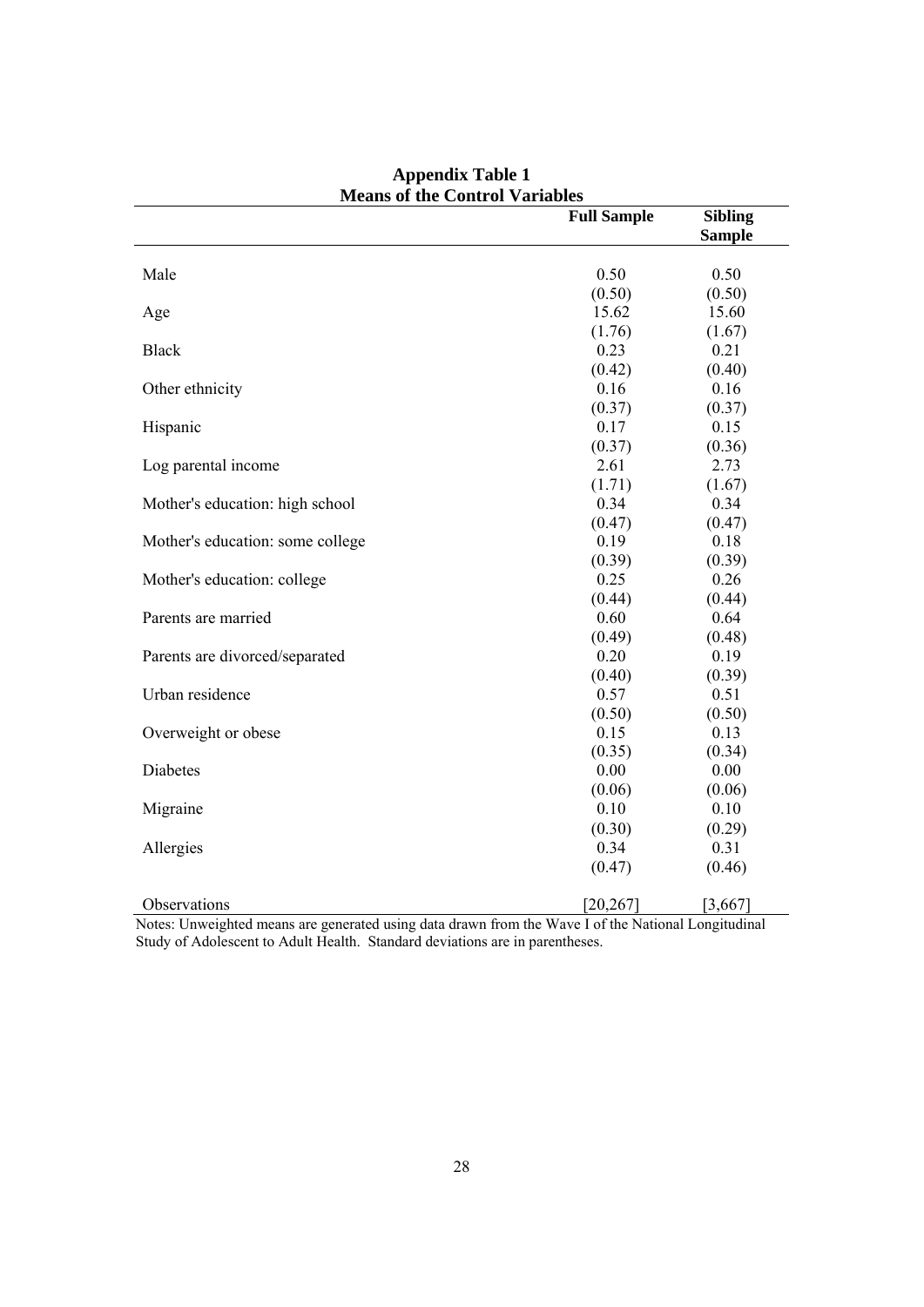| Longer-Kun Educational Attainment Regressions |             |             |             |             |             |  |
|-----------------------------------------------|-------------|-------------|-------------|-------------|-------------|--|
|                                               | (1)         | (2)         | (3)         | (4)         | (5)         |  |
| <b>VARIABLES</b>                              | Pay         | Homework    | <b>GPA</b>  | High School | College     |  |
|                                               | Attention   |             |             | Grad        | Attend      |  |
|                                               |             |             |             |             |             |  |
| Sleep Hours                                   | $-0.159***$ | $-0.151***$ | $0.207***$  | $0.133***$  | $0.096***$  |  |
|                                               | (0.014)     | (0.014)     | (0.027)     | (0.023)     | (0.020)     |  |
| Sleep Hours Squared                           | $0.008***$  | $0.008***$  | $-0.013***$ | $-0.009***$ | $-0.007***$ |  |
|                                               | (0.001)     | (0.001)     | (0.002)     | (0.001)     | (0.001)     |  |
| Male                                          | $0.070***$  | $0.104***$  | $-0.251***$ | $-0.057***$ | $-0.099***$ |  |
|                                               | (0.006)     | (0.006)     | (0.013)     | (0.007)     | (0.008)     |  |
| Age                                           | $0.173***$  | $0.170***$  | $-0.544***$ | $-0.177***$ | 0.103       |  |
|                                               | (0.029)     | (0.029)     | (0.060)     | (0.060)     | (0.075)     |  |
| Age squared                                   | $-0.005***$ | $-0.005***$ | $0.017***$  | $0.003***$  | $-0.002$    |  |
|                                               | (0.001)     | (0.001)     | (0.002)     | (0.001)     | (0.001)     |  |
| <b>Black</b>                                  | $-0.105***$ | $-0.078***$ | $-0.180***$ | 0.009       | $-0.023$    |  |
|                                               | (0.008)     | (0.008)     | (0.016)     | (0.010)     | (0.016)     |  |
| Other ethnicity                               | $-0.055***$ | $-0.022**$  | $0.122***$  | $0.031***$  | 0.020       |  |
|                                               | (0.010)     | (0.010)     | (0.021)     | (0.012)     | (0.021)     |  |
| Hispanic                                      | $-0.041***$ | $-0.008$    | $-0.192***$ | 0.006       | 0.003       |  |
|                                               | (0.010)     | (0.010)     | (0.022)     | (0.015)     | (0.021)     |  |
| Log parental income                           | $0.015***$  | $0.019***$  | $0.080***$  | $0.048***$  | $0.075***$  |  |
|                                               | (0.005)     | (0.005)     | (0.010)     | (0.007)     | (0.010)     |  |
| Mother's education: high school               | 0.008       | 0.009       | $0.111***$  | $0.106***$  | $0.108***$  |  |
|                                               | (0.010)     | (0.010)     | (0.021)     | (0.017)     | (0.016)     |  |
| Mother's education: some college              | $0.034***$  | 0.013       | $0.242***$  | $0.146***$  | $0.245***$  |  |
|                                               | (0.011)     | (0.011)     | (0.024)     | (0.019)     | (0.018)     |  |
| Mother's education: college                   | $0.033***$  | 0.003       | $0.420***$  | $0.192***$  | $0.335***$  |  |
|                                               | (0.011)     | (0.011)     | (0.023)     | (0.020)     | (0.019)     |  |
| Parents are married                           | $-0.008$    | $-0.010$    | $0.115***$  | $0.094***$  | $0.047**$   |  |
|                                               | (0.015)     | (0.015)     | (0.031)     | (0.016)     | (0.019)     |  |
| Parents are divorced/separated                | $0.031**$   | $0.046***$  | $-0.020$    | $0.038**$   | 0.020       |  |
|                                               | (0.015)     | (0.016)     | (0.032)     | (0.018)     | (0.021)     |  |
| Urban residence                               | $-0.001$    | $0.018***$  | $-0.057***$ | $-0.010$    | $0.028*$    |  |
|                                               | (0.007)     | (0.007)     | (0.014)     | (0.010)     | (0.016)     |  |
| Overweight or obese                           | $-0.007$    | $-0.006$    | $-0.110***$ | 0.006       | $-0.027***$ |  |
|                                               | (0.009)     | (0.009)     | (0.019)     | (0.008)     | (0.010)     |  |
| Diabetes                                      | $-0.010$    | $-0.097**$  | $-0.111$    | $-0.015$    | $-0.049**$  |  |
|                                               | (0.053)     | (0.049)     | (0.129)     | (0.017)     | (0.025)     |  |
| Migraine                                      | $0.028**$   | $0.020*$    | $-0.052**$  | $-0.046***$ | $-0.027**$  |  |
|                                               | (0.011)     | (0.011)     | (0.022)     | (0.009)     | (0.011)     |  |
| Allergies                                     | 0.004       | $-0.001$    | $0.043***$  | $-0.026***$ | 0.004       |  |
|                                               | (0.007)     | (0.007)     | (0.014)     | (0.008)     | (0.010)     |  |
|                                               |             |             |             |             |             |  |
| Observations                                  | 20,267      | 20,267      | 15,369      | 15,542      | 15,543      |  |

**Appendix Table 2 OLS Estimates of Control Variables in Short-Run Academic Performance and Longer-Run Educational Attainment Regressions** 

Notes: Unweighted ordinary least squares regressions obtained using the National Longitudinal Study of Adolescent to Adult Health. In columns (4) and (5) High School Graduation, College Attendance, Overweight or obese, Diabetes, Migraine, and Allergies are measured at Wave IV. All other covariates are measured at Wave I. \*\*\*Significant at 1% level \*\*at 5% level \*at 1% level. Standard errors are clustered on the school.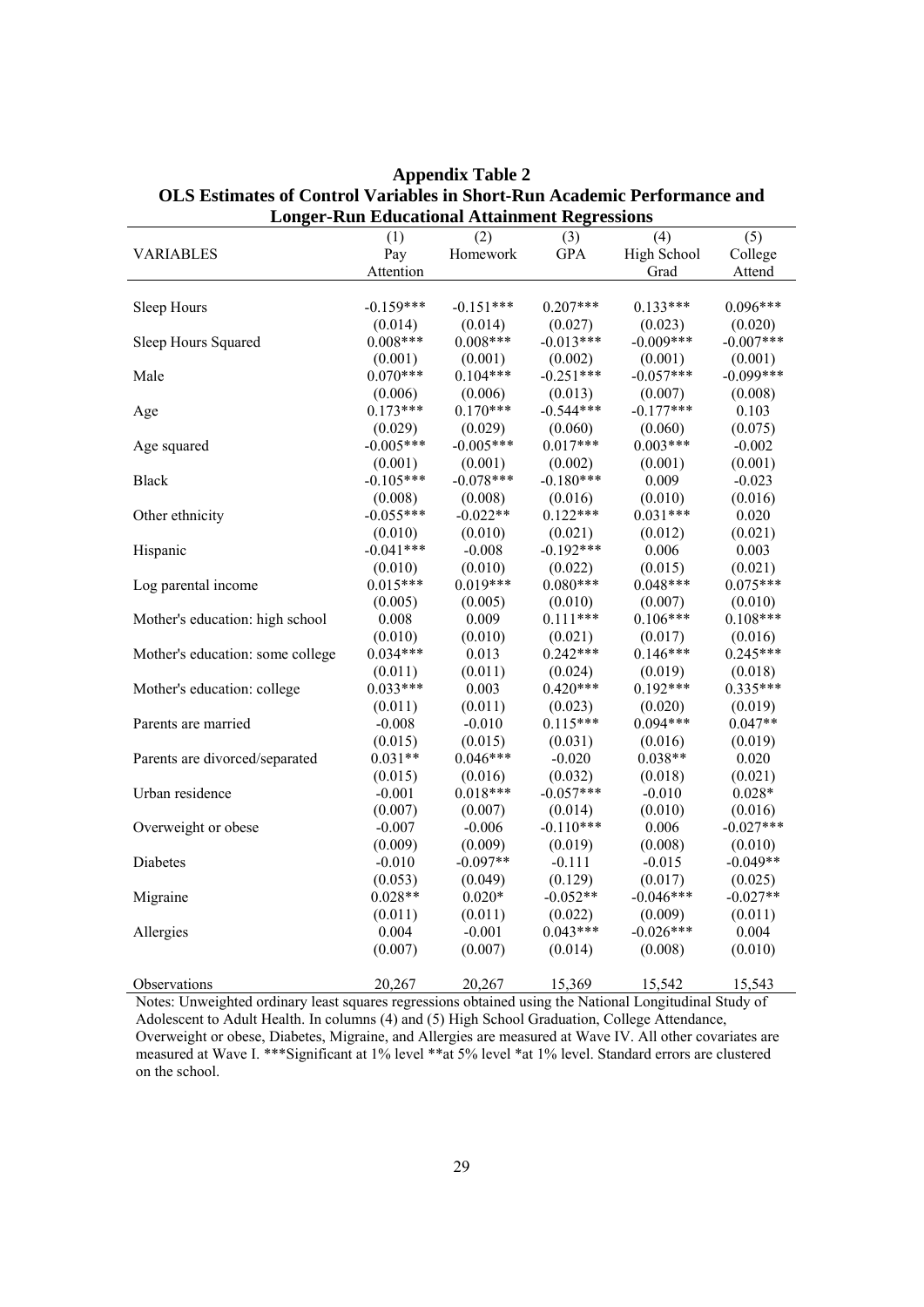#### **Appendix Table 3. Sensitivity of the OLS Estimates of the Relationship Between Sleep Hours and Short-Run Academic Performance to Controlling for Observable Family and Individual Characteristics**

|                             | (1)                            | (2)            | (3)         |
|-----------------------------|--------------------------------|----------------|-------------|
|                             | Panel I: Pay Attention         |                |             |
| Sleep Hours                 | $-0.150***$                    | $-0.160***$    | $-0.159***$ |
|                             | (0.014)                        | (0.014)        | (0.014)     |
| Sleep Hours Squared         | $0.008***$                     | $0.008***$     | $0.008***$  |
|                             | (0.001)                        | (0.001)        | (0.001)     |
| Observations                | 20,267                         | 20,267         | 20,267      |
|                             | <b>Panel II Homework</b>       |                |             |
| Sleep Hours                 | $-0.147***$                    | $-0.152***$    | $-0.151***$ |
|                             | (0.014)                        | (0.014)        | (0.014)     |
| Sleep Hours Squared         | $0.007***$                     | $0.008***$     | $0.008***$  |
|                             | (0.001)                        | (0.001)        | (0.001)     |
| Observations                | 20,267                         | 20,267         | 20,267      |
|                             | Panel III: Grade Point Average |                |             |
| Sleep Hours                 | $0.286***$                     | $0.212***$     | $0.207***$  |
|                             | (0.029)                        | (0.027)        | (0.027)     |
| Sleep Hours Squared         | $-0.017***$                    | $-0.013***$    | $-0.013***$ |
|                             | (0.002)                        | (0.002)        | (0.002)     |
| Observations                | 15,369                         | 15,369         | 15,369      |
| Controls for                |                                |                |             |
| <b>Basic Controls</b>       | No                             | Yes            | Yes         |
| <b>Comorbidity Controls</b> | No                             | N <sub>o</sub> | Yes         |

Unweighted ordinary least squares regressions obtained using data from the Wave I of the National Longitudinal Study of Adolescent to Adult Health. Basics controls include indictors for gender, age, age squared, race, parental income, maternal education, parental marital status, urbanacity. Comorbidity controls include measures for overweight, diabetes, migraine, and asthma. \*\*\*Significant at 1% level \*\*at 5% level \*at 1% level. Standard errors are clustered on the school.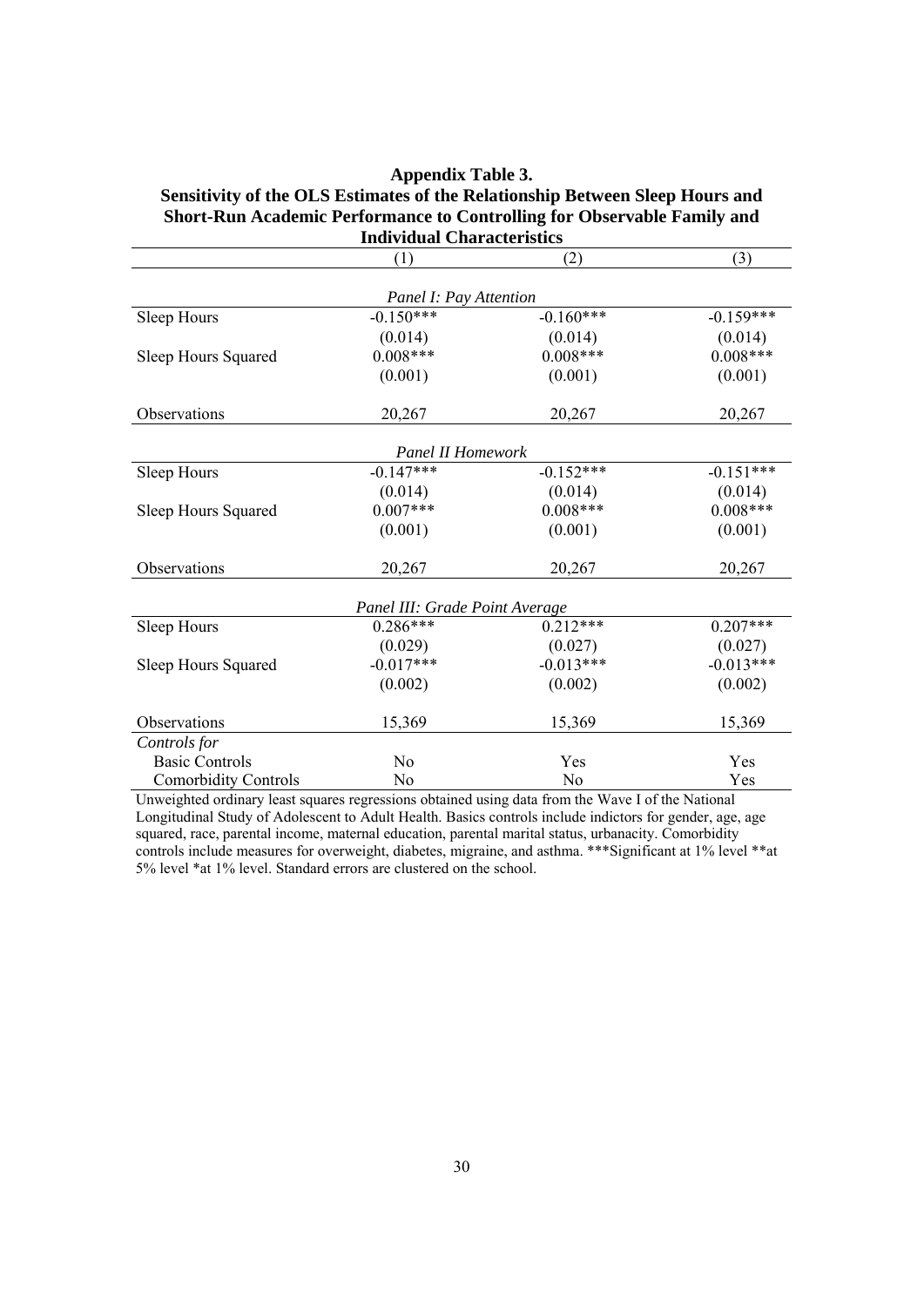#### **Appendix Table 4**

#### **Sensitivity of the OLS Estimates of the Relationship Between Sleep Hours and Longer-Run Educational Attainment to Controlling for Observable Family and Individual Characteristics**

|                             | (1)                      | (2)         | (3)         |  |  |  |  |
|-----------------------------|--------------------------|-------------|-------------|--|--|--|--|
|                             |                          |             |             |  |  |  |  |
| Panel I: High School Grad   |                          |             |             |  |  |  |  |
| Sleep Hours                 | $0.157***$               | $0.137***$  | $0.133***$  |  |  |  |  |
|                             | (0.027)                  | (0.023)     | (0.023)     |  |  |  |  |
| Sleep Hours Squared         | $-0.011***$              | $-0.009***$ | $-0.009***$ |  |  |  |  |
|                             | (0.002)                  | (0.001)     | (0.001)     |  |  |  |  |
| Observations                | 15,680                   | 15,542      | 15,542      |  |  |  |  |
|                             |                          |             |             |  |  |  |  |
|                             | Panel II: College Attend |             |             |  |  |  |  |
| Sleep Hours                 | $0.140***$               | $0.098***$  | $0.096***$  |  |  |  |  |
|                             | (0.026)                  | (0.020)     | (0.020)     |  |  |  |  |
| Sleep Hours Squared         | $-0.010***$              | $-0.007***$ | $-0.007***$ |  |  |  |  |
|                             | (0.002)                  | (0.001)     | (0.001)     |  |  |  |  |
| Observations                | 15,681                   | 15,543      | 15,543      |  |  |  |  |
| Controls for                |                          |             |             |  |  |  |  |
| <b>Basic Controls</b>       | No                       | Yes         | Yes         |  |  |  |  |
| <b>Comorbidity Controls</b> | No                       | No          | Yes         |  |  |  |  |

Unweighted ordinary least squares regressions obtained using the National Longitudinal Study of Adolescent to Adult Health. Dependent variables (i.e., High School Graduation and College Attendance) and comorbidity controls are measured at Wave IV. Sleep hours are measured at Waves 1 and II. Basics controls include indictors for gender, age, age squared, race, parental income, maternal education, parental marital status, urbanacity. Comorbidity controls include measures for overweight, diabetes, migraine, and asthma. \*\*\*Significant at 1% level \*\*at 5% level \*at 1% level. Standard errors are clustered on the school.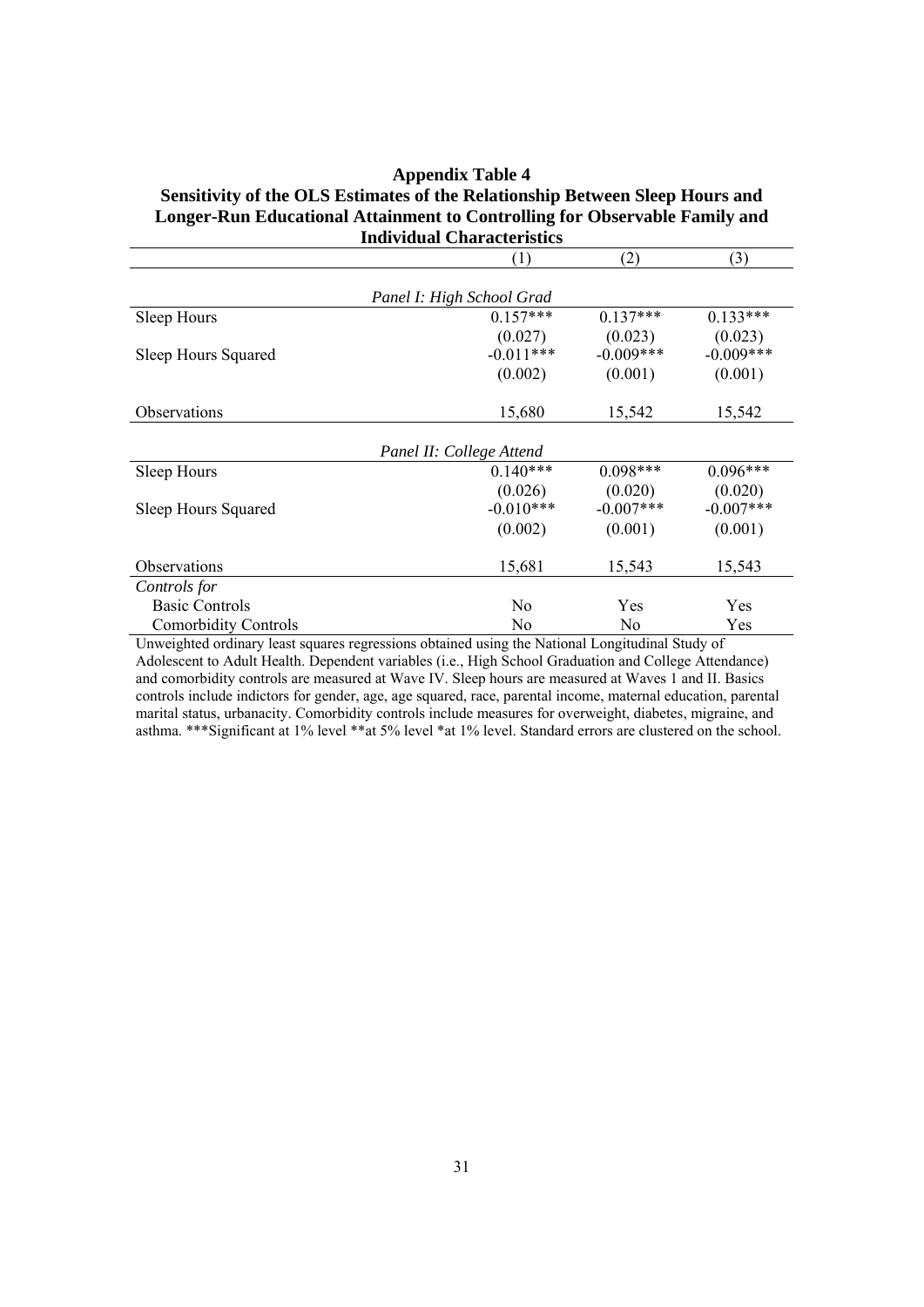| <b>Appendix Table 5</b>                                                            |
|------------------------------------------------------------------------------------|
| Sensitivity of the Estimates of the Relationship Between Sleep Hours and Short-Run |
| Academic Performance to Controlling for Eating Breakfast, Sports Participation,    |
| and Television Watching                                                            |

|                             |                | 100,10101,0001                 |                |                 |  |  |
|-----------------------------|----------------|--------------------------------|----------------|-----------------|--|--|
|                             | (1)            | (2)                            | (3)            | (4)             |  |  |
|                             | Family FE      | Family FE                      | Individual FE  | Individual FE   |  |  |
|                             |                |                                | Panel          | Panel           |  |  |
|                             | Wave 1         | Wave 1                         | Waves I & II   | Waves I & II    |  |  |
|                             | Sample         | Sample                         | Sample         | Sample          |  |  |
|                             |                |                                |                |                 |  |  |
| Panel I: Pay Attention      |                |                                |                |                 |  |  |
| Sleep Hours                 | $-0.018$       | $-0.011$                       | $-0.048***$    | $-0.048***$     |  |  |
|                             | (0.043)        | (0.044)                        | (0.014)        | (0.014)         |  |  |
| Sleep Hours Squared         | $-0.001$       | $-0.001$                       | $0.003***$     | $0.003***$      |  |  |
|                             | (0.003)        | (0.003)                        | (0.001)        | (0.001)         |  |  |
| Observations                | 3,656          | 3,656                          | 27,698         | 27,698          |  |  |
|                             |                |                                |                |                 |  |  |
| Panel II: Homework          |                |                                |                |                 |  |  |
| Sleep Hours                 | $-0.094**$     | $-0.086*$                      | $-0.035**$     | $-0.036**$      |  |  |
|                             | (0.044)        | (0.044)                        | (0.014)        | (0.014)         |  |  |
| Sleep Hours Squared         | 0.004          | 0.004                          | $0.002*$       | $0.002*$        |  |  |
|                             | (0.003)        | (0.003)                        | (0.001)        | (0.001)         |  |  |
| Observations                | 3,656          | 3,656                          | 27,696         | 27,696          |  |  |
|                             |                | Panel III: Grade Point Average |                |                 |  |  |
| Sleep Hours                 | 0.059          | 0.061                          | $-0.008$       | $-0.008$        |  |  |
|                             | (0.079)        | (0.080)                        | (0.023)        | (0.023)         |  |  |
| Sleep Hours Squared         | $-0.004$       | $-0.004$                       | 0.000          | 0.000           |  |  |
|                             | (0.005)        | (0.005)                        | (0.001)        | (0.001)         |  |  |
| Observations                | 2,821          | 2,821                          | 24,578         | 24,578          |  |  |
| Controls for                |                |                                |                |                 |  |  |
| <b>Basic Controls</b>       | Yes            | Yes                            | Yes            | Yes             |  |  |
| <b>Comorbidity Controls</b> | Yes            | Yes                            | Yes            | Yes             |  |  |
| <b>Sports Participation</b> | N <sub>o</sub> | Yes                            | N <sub>o</sub> | Yes             |  |  |
| <b>TV Hours</b>             | No             | Yes                            | N <sub>o</sub> | Yes             |  |  |
| <b>Skipping Breakfast</b>   | No             | Yes                            | No             | No <sup>a</sup> |  |  |

Unweighted ordinary least squares regressions obtained using data from the National Longitudinal Study of Adolescent to Adult Health (Add Health). Columns (1) and (2) use data from Add Health Wave I, and columns (4) and (5) use pooled data from Add Health Waves I and II. Models control for gender, age, age squared and comorbidity variables. \*\*\*Significant at 1% level \*\*at 5% level \*at 1% level. <sup>a</sup> Because information on breakfast status is not consistent between the Waves 1 and 2, we are not able to

control for *Skipping Breakfast* in regressions that use pooled data from Waves 1 and 2.